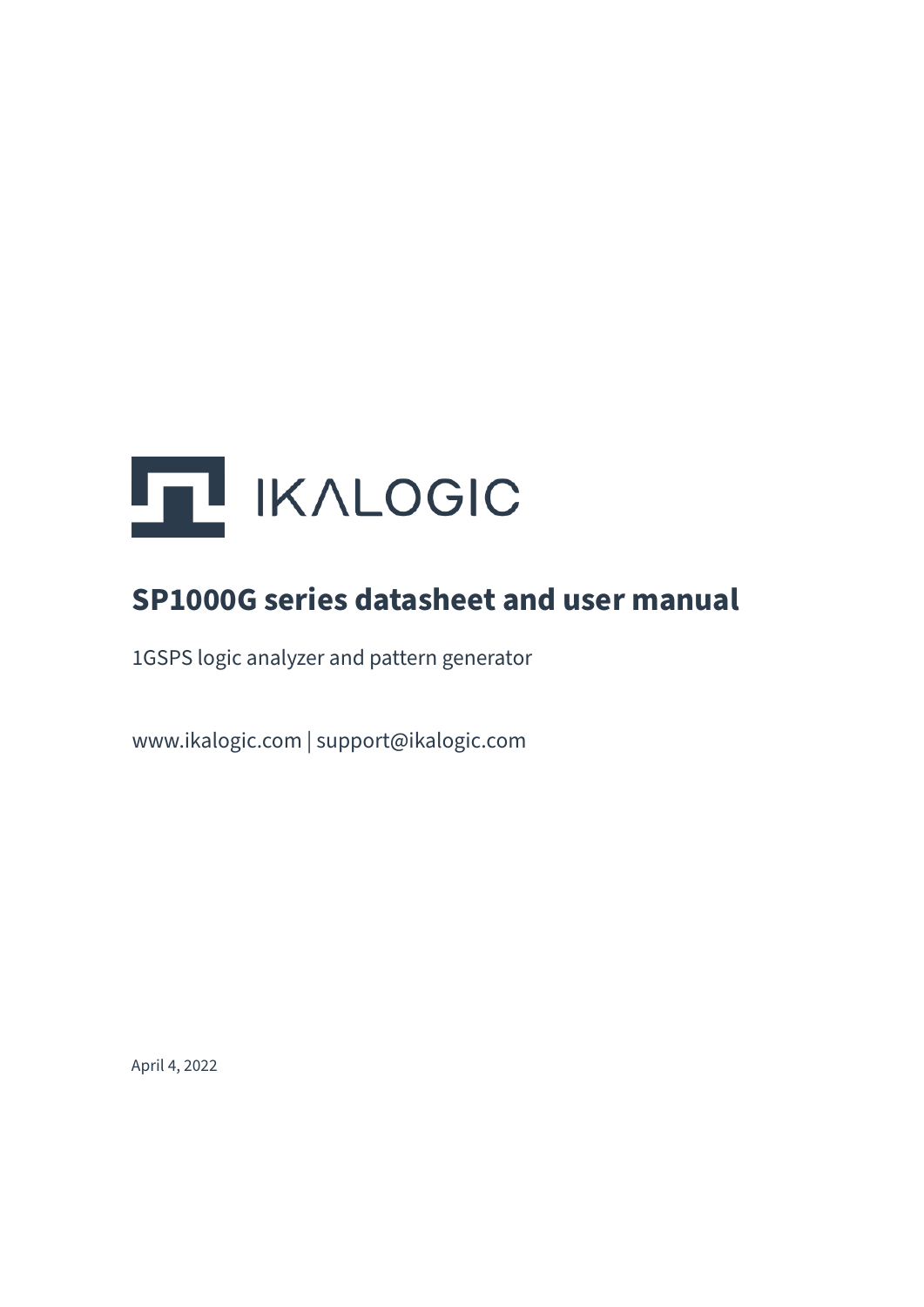### **Contents**

| <b>SP1000G Series overview</b>                                                                                                                                                                                                 | 4              |
|--------------------------------------------------------------------------------------------------------------------------------------------------------------------------------------------------------------------------------|----------------|
|                                                                                                                                                                                                                                | $\overline{4}$ |
| Product highlights in the contract of the contract of the contract of the contract of the contract of the contract of the contract of the contract of the contract of the contract of the contract of the contract of the cont | 5              |
| Warning                                                                                                                                                                                                                        | 6              |
| <b>SP1000G system architecture</b>                                                                                                                                                                                             | 7              |
| <b>Main characteristics</b>                                                                                                                                                                                                    | 8              |
|                                                                                                                                                                                                                                | 8              |
|                                                                                                                                                                                                                                | 8              |
|                                                                                                                                                                                                                                | 8              |
|                                                                                                                                                                                                                                | 9              |
| <b>SP1000G Interfaces</b>                                                                                                                                                                                                      | 9              |
|                                                                                                                                                                                                                                | 10             |
|                                                                                                                                                                                                                                | 11             |
| <b>Principle of operation</b>                                                                                                                                                                                                  | 11             |
|                                                                                                                                                                                                                                | 11             |
|                                                                                                                                                                                                                                | 12             |
|                                                                                                                                                                                                                                | 12             |
|                                                                                                                                                                                                                                | 13             |
|                                                                                                                                                                                                                                | 13             |
|                                                                                                                                                                                                                                | 13             |
|                                                                                                                                                                                                                                | 14             |
|                                                                                                                                                                                                                                | 15             |
|                                                                                                                                                                                                                                | 16             |
| Equivalent schematic of 1 channel (standard active probe) $\ldots \ldots \ldots \ldots \ldots$                                                                                                                                 | 16             |
| What's in the box                                                                                                                                                                                                              | 16             |
| <b>Unpacking and first usage</b>                                                                                                                                                                                               | 17             |
|                                                                                                                                                                                                                                | 17             |
|                                                                                                                                                                                                                                | 17             |
|                                                                                                                                                                                                                                | 18             |
|                                                                                                                                                                                                                                | 18             |
|                                                                                                                                                                                                                                |                |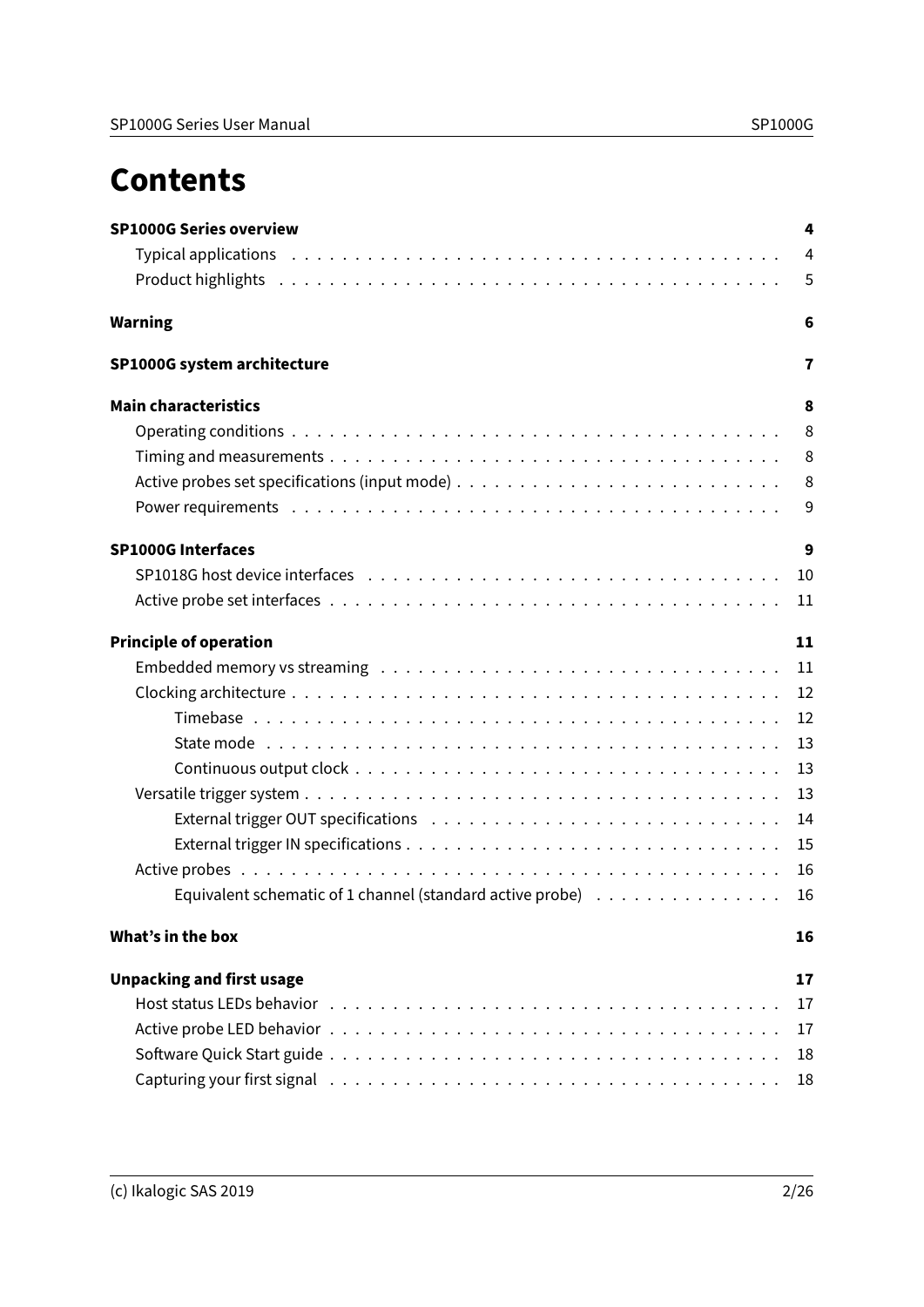| <b>Mechanical data</b>                        | 18 |
|-----------------------------------------------|----|
|                                               | 19 |
|                                               | 20 |
|                                               | 21 |
| Software technical requirements               | 22 |
| <b>Ordering information</b>                   | 22 |
| Accessories, maintenance and customer support | 22 |
| <b>Certifications and regulations</b>         | 22 |
| <b>Safety information</b>                     | 24 |
|                                               | 24 |
|                                               | 24 |
| Limited warranty & limitation of liability    | 25 |
| <b>Document Revisions</b>                     | 26 |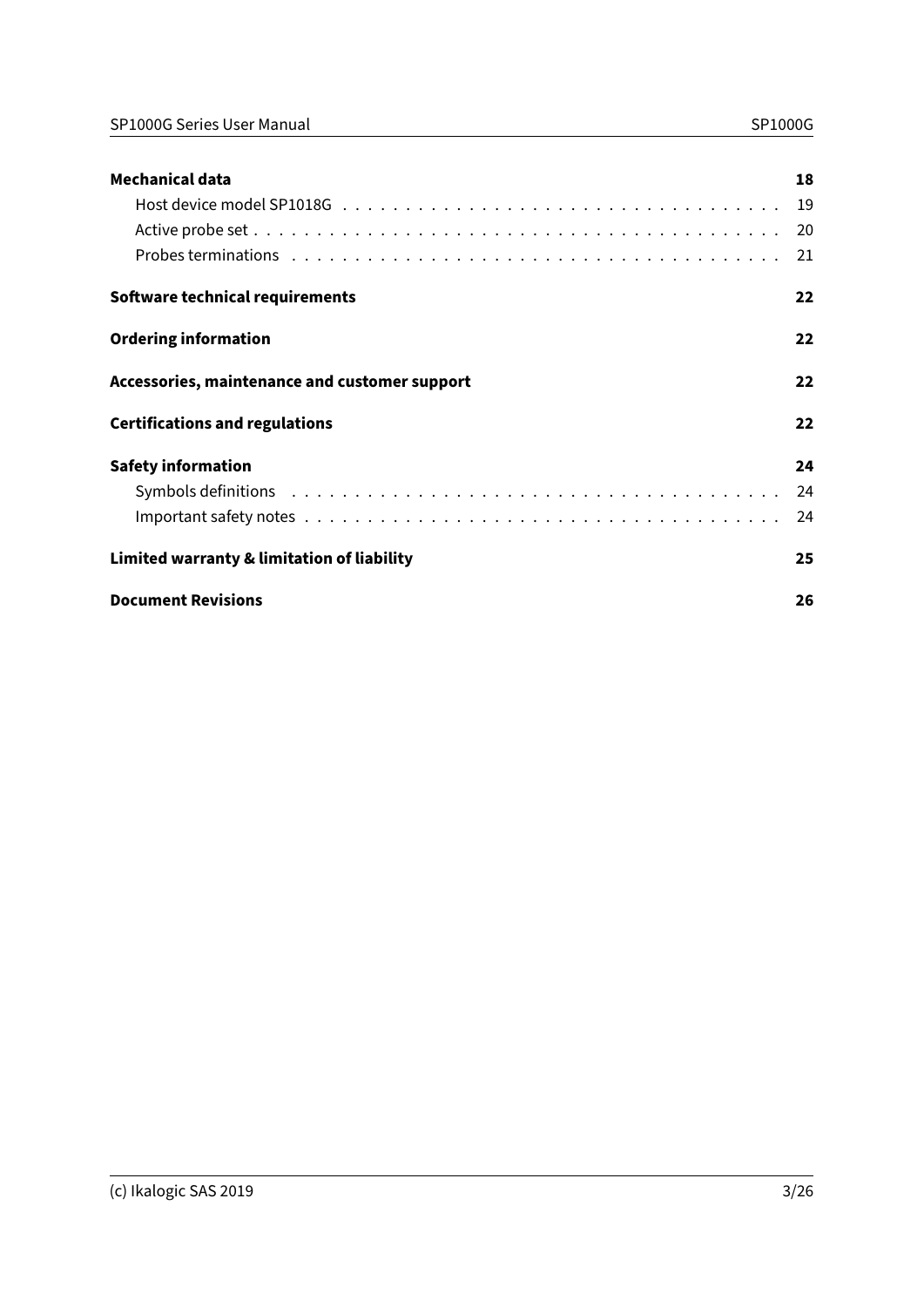### <span id="page-3-0"></span>**SP1000G Series overview**

SP1018G series logic analyzers and pattern generators offer in depth analysis of logic signals and protocols with 1GSPS (1ns) timing resolution. External reference clocking (IN and OUT), trigger input and output as well as adjustable threshold and output voltage level make SP1000G series a uniquely powerful laboratory equipment. SP1000G series offer up to 54 channels that can be individually configured as input, push-pull outputs or open drain output.

**Please refer to [ordering information](#page-21-4) for the exact number of available channels and embedded memory.**

### <span id="page-3-1"></span>**Typical applications**

SP1000G series logic analyzers and pattern generators are perfectly adapted for demanding applications, where it is required to capture logic signals with the maximum time resolution of 1ns on all channels. As a matter of fact, SP1000G series allow the usage of the maximum number of available channels without any reduction in sampling frequency (for example, SP1018 can capture signals on all 18 channels with 1ns resolution). Typical applications are:

- Automated or manual Semiconductor testing
- Electronic circuits testing and validation
- Embedded systems debugging
- Scientific Research
- Serial protocols analysis, like I2C, SPI, UART or 1-Wire (non exhaustive list)
- ADC diagnostic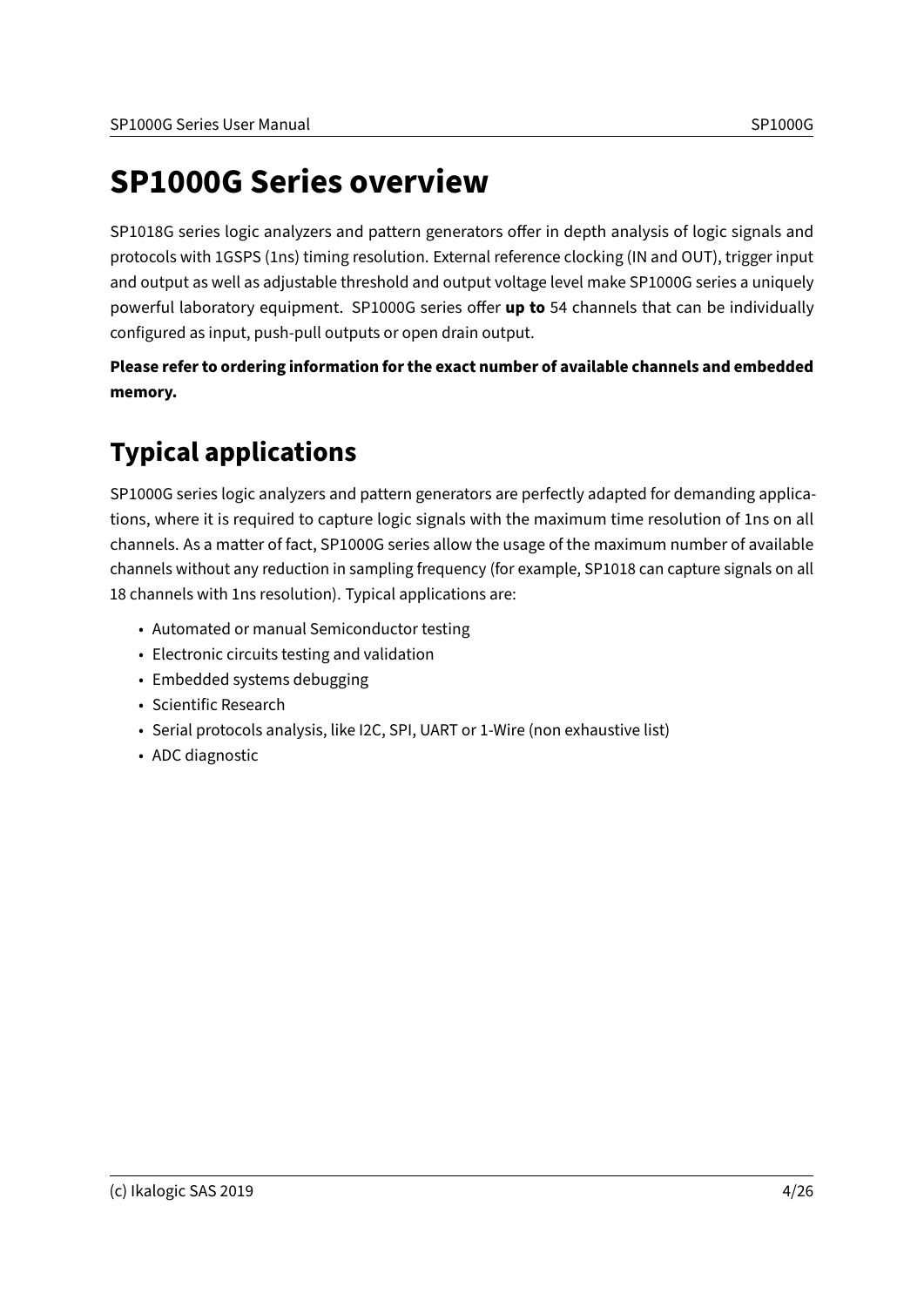| $-0.1$ m:                                                                                                                | <b>Q</b> Filter                                                 | × |
|--------------------------------------------------------------------------------------------------------------------------|-----------------------------------------------------------------|---|
| ш<br>$\sim$<br>$\mathbb{R}$<br><b>The Common</b><br>$\mathbb{R}$<br>$\mathbb{R}$<br>${\sf ST}$<br>WRITE TO: 0x51 + R/W=0 | <b>2C Ch1</b><br>I2C FRAME<br>WR 51(A) DATA[1]                  |   |
|                                                                                                                          | L ADDRESS<br>WR 51(A)<br>L <sub>*</sub> DATA<br>OD.             |   |
| н                                                                                                                        | I2C FRAME<br>RD 51(A) DATA[11]                                  |   |
| $\Box$                                                                                                                   | L ADDRESS<br>$RD$ 51(A)<br>L BATA<br>00 01 02 03 04 05 06 07    |   |
| $\boxminus$                                                                                                              | L DATA<br>08 09 0A (N)<br>IZC FRAME<br>WR 51(A) DATA[1]         |   |
| E                                                                                                                        | L ADDRESS<br>WR 51(A)<br>L DATA<br>01                           |   |
| ⊟                                                                                                                        | <b>TERRAME</b><br>RD 51(A) DATA[11]                             |   |
|                                                                                                                          | L ADDRESS<br>$RD$ 51(A)<br>L DATA<br>00 01 02 03 04 05 06 07    |   |
|                                                                                                                          | L DATA<br>08 09 0A (N)<br><b>FIZC FRAME</b><br>WR 51(A) DATA[1] |   |
| $+ 29 -$                                                                                                                 | L ADDRESS<br>WR 51(A)                                           |   |

Figure 1: Example of logic signals captured and analyzed by SP1018G logic analyzer

### <span id="page-4-0"></span>**Product highlights**

- Schmitt trigger input stages with adjustable thresholds (each group of 9 channels can have a different input threshold).
- 1 GSPS capture rate (adjustable down to 4 MSPS)
- Embedded buffer memory (4Gb, 8Gb or 12Gb depending on model).
- USB3 super-speed interface.
- Samples compression (only events consume memory and USB bandwidth).
- Various trigger options (Edge, pulse width, pattern, protocol).
- Two independent trigger engines that can be combined to create cascaded trigger sequences.
- 250 MSPS pattern generator rate (maximum output frequency is 125MHz).
- 1 [continuous clock output](#page-12-3) per group of 9 channels.
- 1 External sampling clock input (state mode) per group of 9 channels, up to 250MHz.
- Over-voltage protection on all inputs and outputs.
- Precise trigger-In and trigger-Out signals on SMA ports
- 10MHz Reference clock-in and clock-out on SMA ports.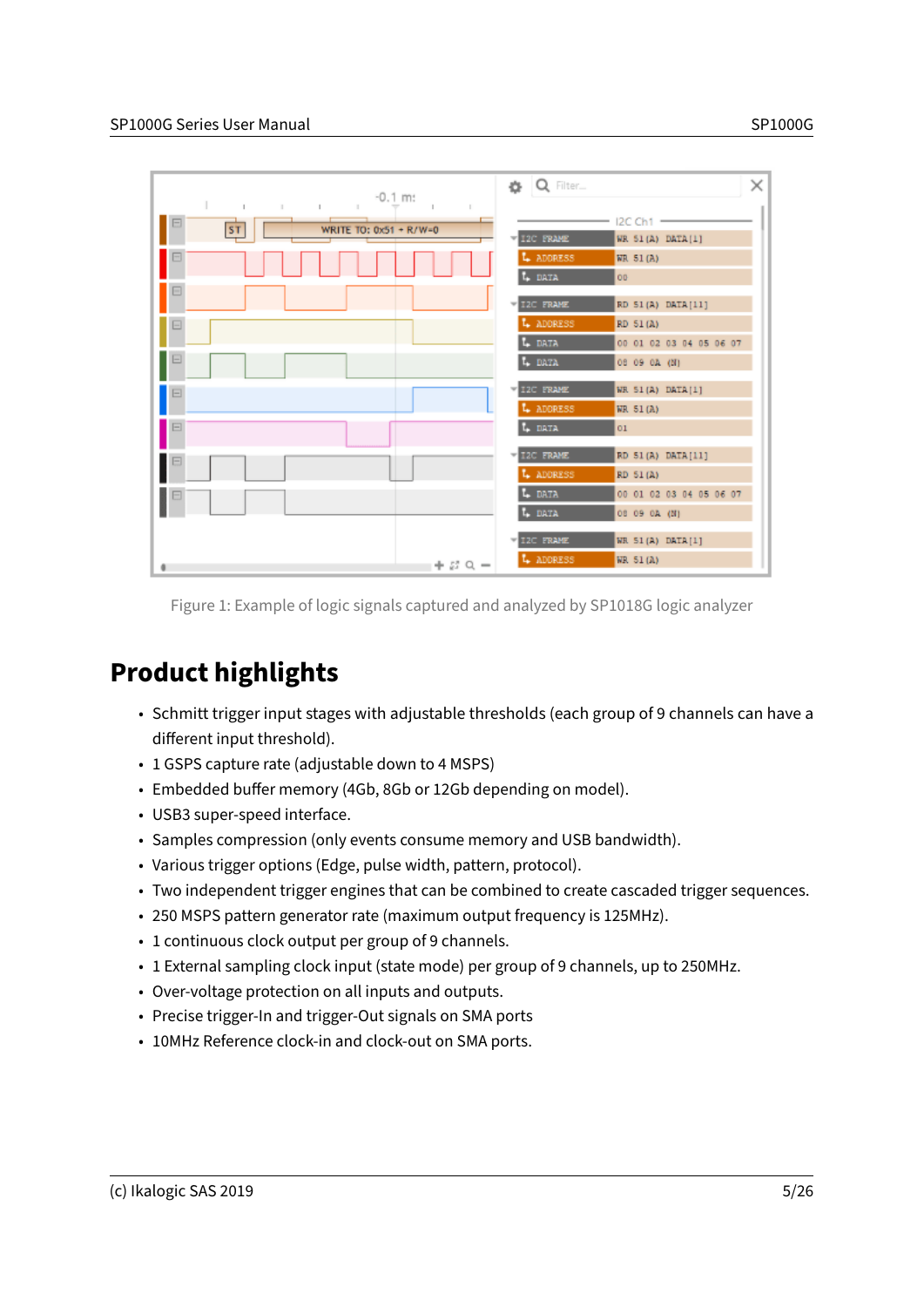# <span id="page-5-0"></span>**Warning**

Read **[safety information](#page-23-0)** section carefully before using this instrument.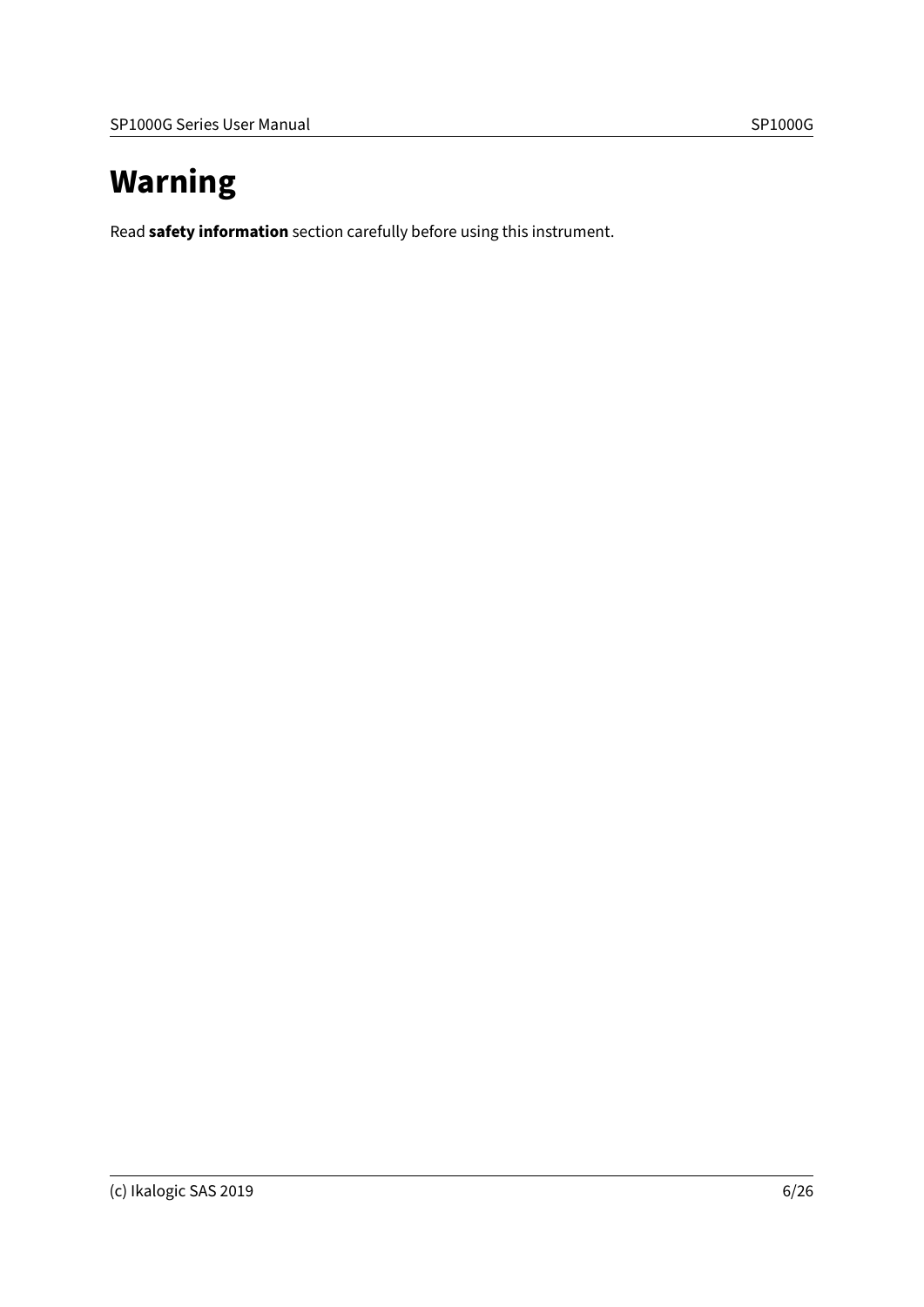### <span id="page-6-0"></span>**SP1000G system architecture**

A functional SP1000G measurement system consists of several main components that are presented in the image below.



Figure 2: SP1000G system architecture

The main labeled components are:

- 1. SP1000G main host unit that contains the main memory buffer and the processing power to capture and compress signals before sending them over USB.
- 2. Computer running ScanaStudio software (Windows / Mac / Linux) that controls the main host unit and display captured signals.
- 3. Probes to host harness (60 cm): Flexible, high speed (10Gbps) LVDS cable, allowing the probes to be freely positioned near the device under test
- 4. 9 channels active probe set: High impedance 9 probes set. an SP1018G systems can contain several of those probes.
- 5. Probes terminations (signal capture points): Special 0.1 inch pair of terminations (signal + ground) including a resistor placed near the free end of the probe for improved signal integrity and to minimize the loading of measured signal.
- 6. 12VDC power supply
- 7. USB3 Cable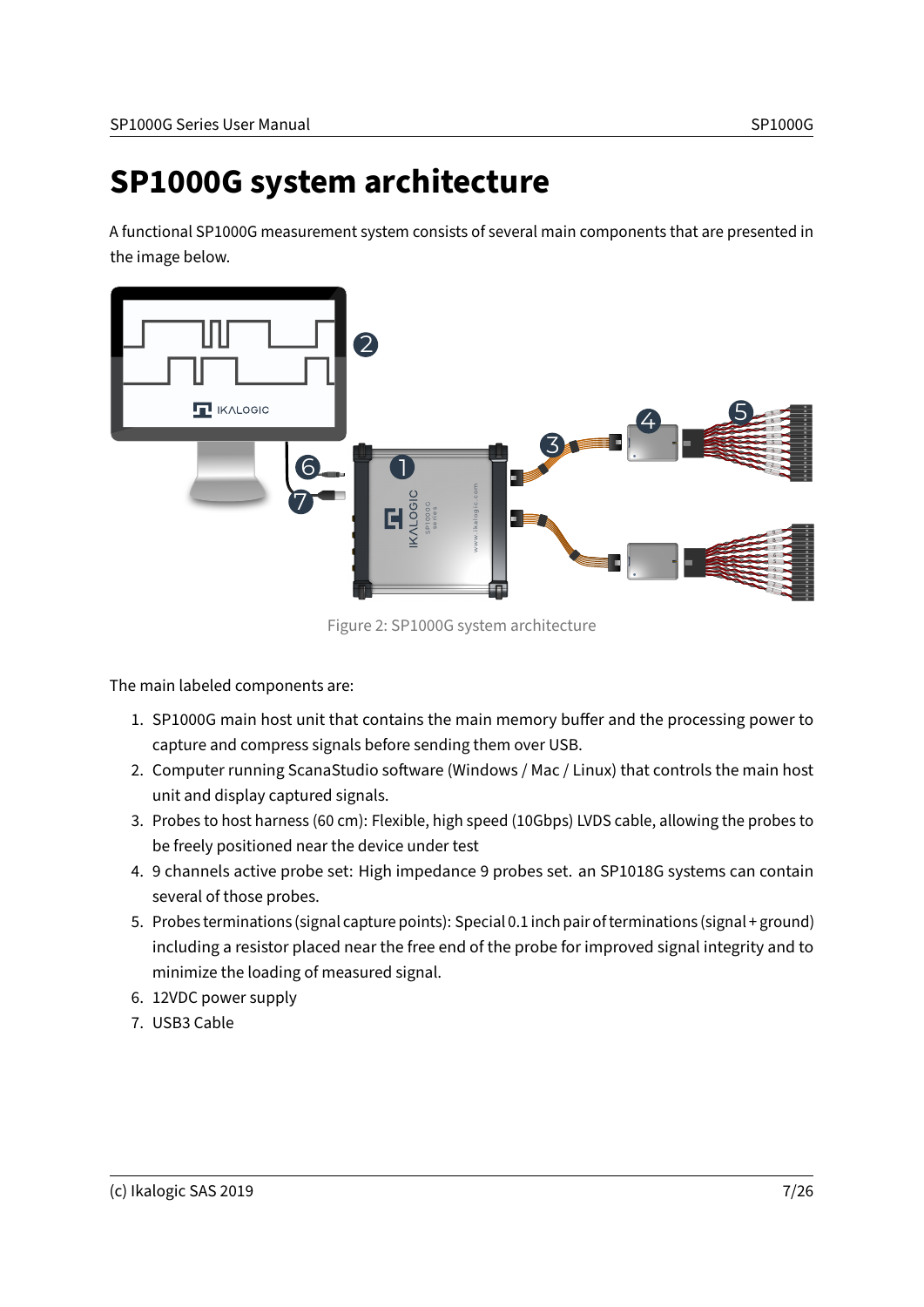# <span id="page-7-0"></span>**Main characteristics**

#### <span id="page-7-1"></span>**Operating conditions**

| Room Temperature  | $10^{\circ}$ C to 35 $^{\circ}$ C |
|-------------------|-----------------------------------|
| Relative humidity | <80% non condensing               |
| Altitude          | $<$ 2000 $\mathrm{m}$             |

### <span id="page-7-2"></span>**Timing and measurements[1](#page-7-4)**

| Sampling rate (MAX.)               | 1000 MSPS                        |
|------------------------------------|----------------------------------|
| Internal timebase                  | Yes, 10MHz feeds internal PLL    |
| External timebase input            | Yes, via SMA connector           |
| External timebase output           | Yes, via SMA connector           |
| External clock timebase (Typical)  | 10MHz (max 25 ppm <sup>2</sup> ) |
| External state mode clock Max rate | 250 MHz                          |
| Logic Inputs digital bandwidth     | 250 MHz                          |
| Trigger output                     | Yes, via SMA connector           |
| External trigger input             | Yes, via SMA connector           |
|                                    |                                  |

### <span id="page-7-3"></span>**Active probes set specifications (input mode) [3](#page-7-6)**

| Number of channels per probes set    | 9                                            |
|--------------------------------------|----------------------------------------------|
| Input impedance (Input mode)         | 10 K $\Omega$    5 pF (preliminary)          |
| Threshold circuits                   |                                              |
| Adjustable capture threshold         | 0V to 3.0V with 10mV resolution              |
| Adjustable pattern generator voltage | 0V to 5.0V with 10mV resolution              |
| Compatible logic level               | 0.9V, 1.0V, 1.2V, 1.5V, 1.8V, 2.5V, 3.3V, 5V |

<span id="page-7-4"></span> $1$ DDR-3 sampling memory is used to buffer samples before streaming to host computer.

<span id="page-7-5"></span> $^2$ External timebase is tested up to 25ppm stability. System operation is not guaranteed beyond this limit.

<span id="page-7-6"></span>3 An SP1000G device have several probes set, each probe set providing 9 channels. Check ordering information to see how many probes set are available for a specific SP1000G device.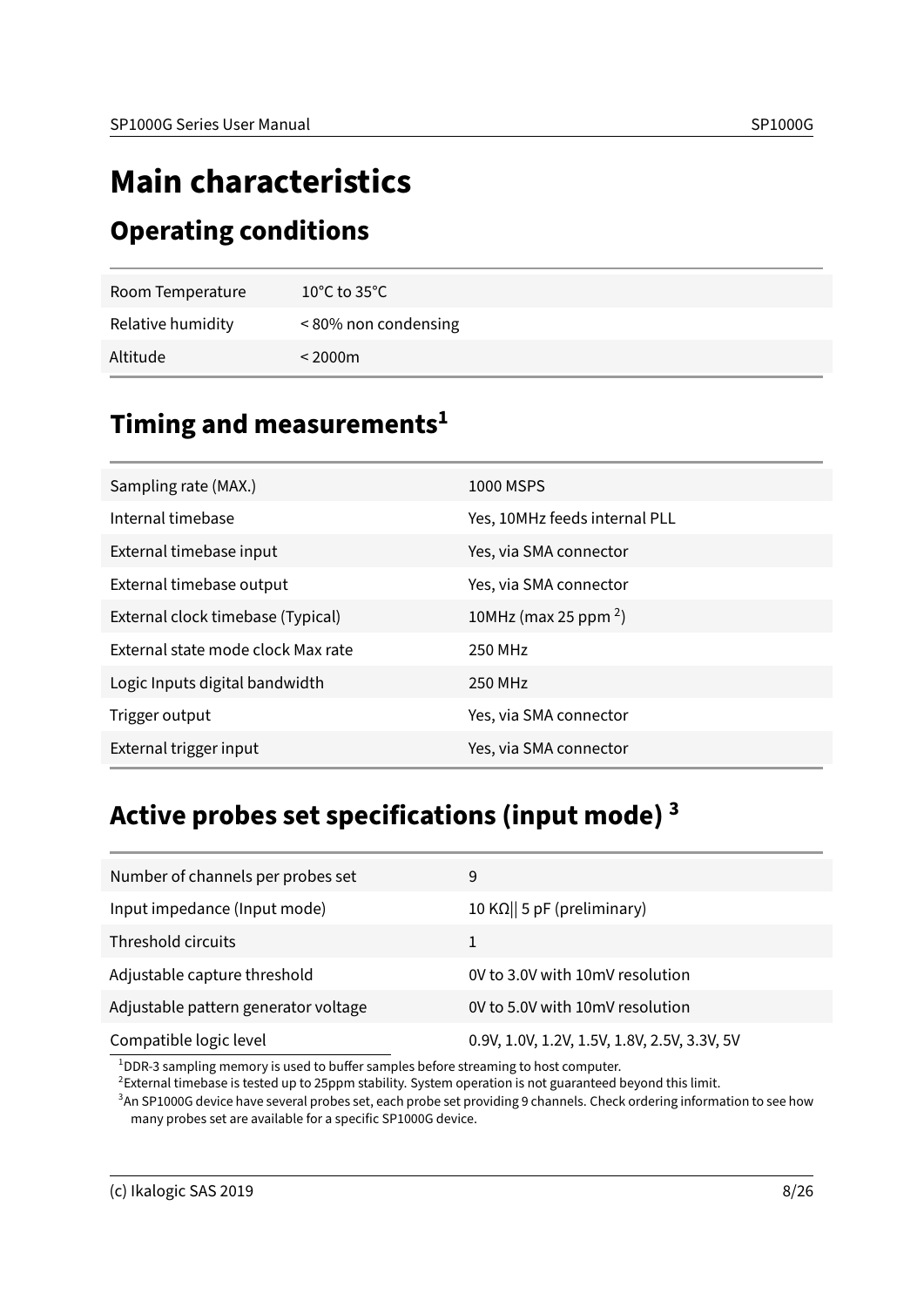| Absolute max voltage on digital inputs | $\pm$ 10 V |
|----------------------------------------|------------|
| (Continuous or Transient)              |            |

#### <span id="page-8-0"></span>**Power requirements**

| Input power connector   | 5mm / 2.1mm DC Jack (positive center)                   |
|-------------------------|---------------------------------------------------------|
| Input current (SP1000G) | 3 A                                                     |
| Input voltage           | $12VV \pm 1V$                                           |
| Protection              | Overvoltage (up to 25V), overcurrent,<br>back-powering. |

<span id="page-8-2"></span>**Note**: A suitable 220V/110V to 12V power supply is provided with each product.

### <span id="page-8-1"></span>**SP1000G Interfaces**

As described in the [architecture](#page-6-0) chapter, SP1018G is composed of two main elements, the host device containing all the acquisition hardware (FPGA, memory buffer, USB interfaces) and the active probes sets containing all signal conditioning, ESD protection, Input/Output buffers and level shifting. Each active probe connects to the host device using a flexible harness of high speed twinax cables, ensuring perfectly predictable propagation delay and timing alignment between all channels.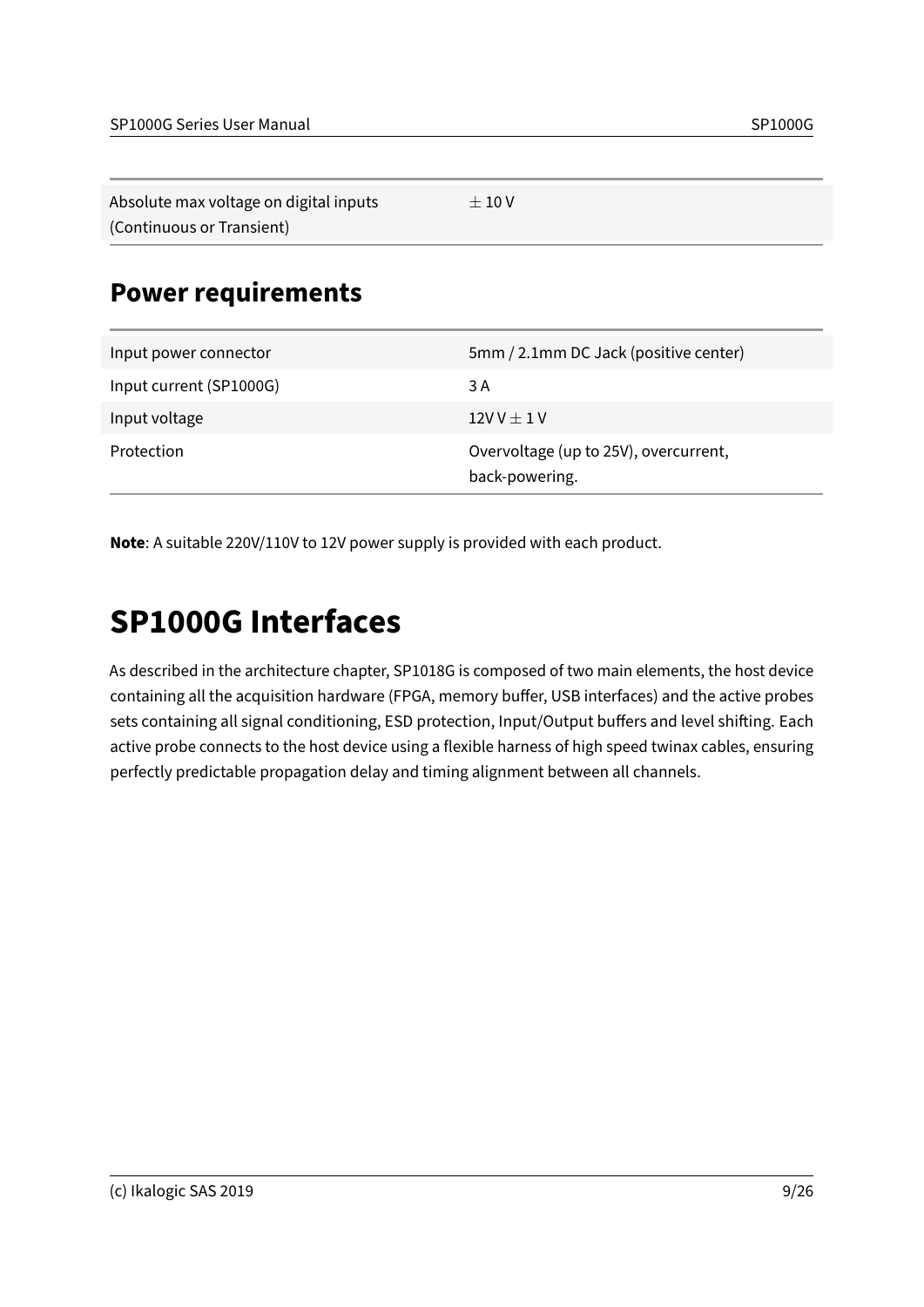#### <span id="page-9-0"></span>**SP1018G host device interfaces**





Figure 3: SP1018G Logic Analyzer and pattern generator interfaces

- 1. 12V DC power input
- 2. USB3 port (Type B)
- 3. 3 Earth connection (M3 thread size)
- 4. 10MHz Reference clock input (optional) 50 Ohm impedance
- 5. Trigger input 50 Ohm impedance
- 6. Reference clock output
- 7. Trigger clock output
- 8. Status LED
- 9. Port A (connection to 9-channels active probe set)
- 10. Port B (connection to 9-channels active probe set)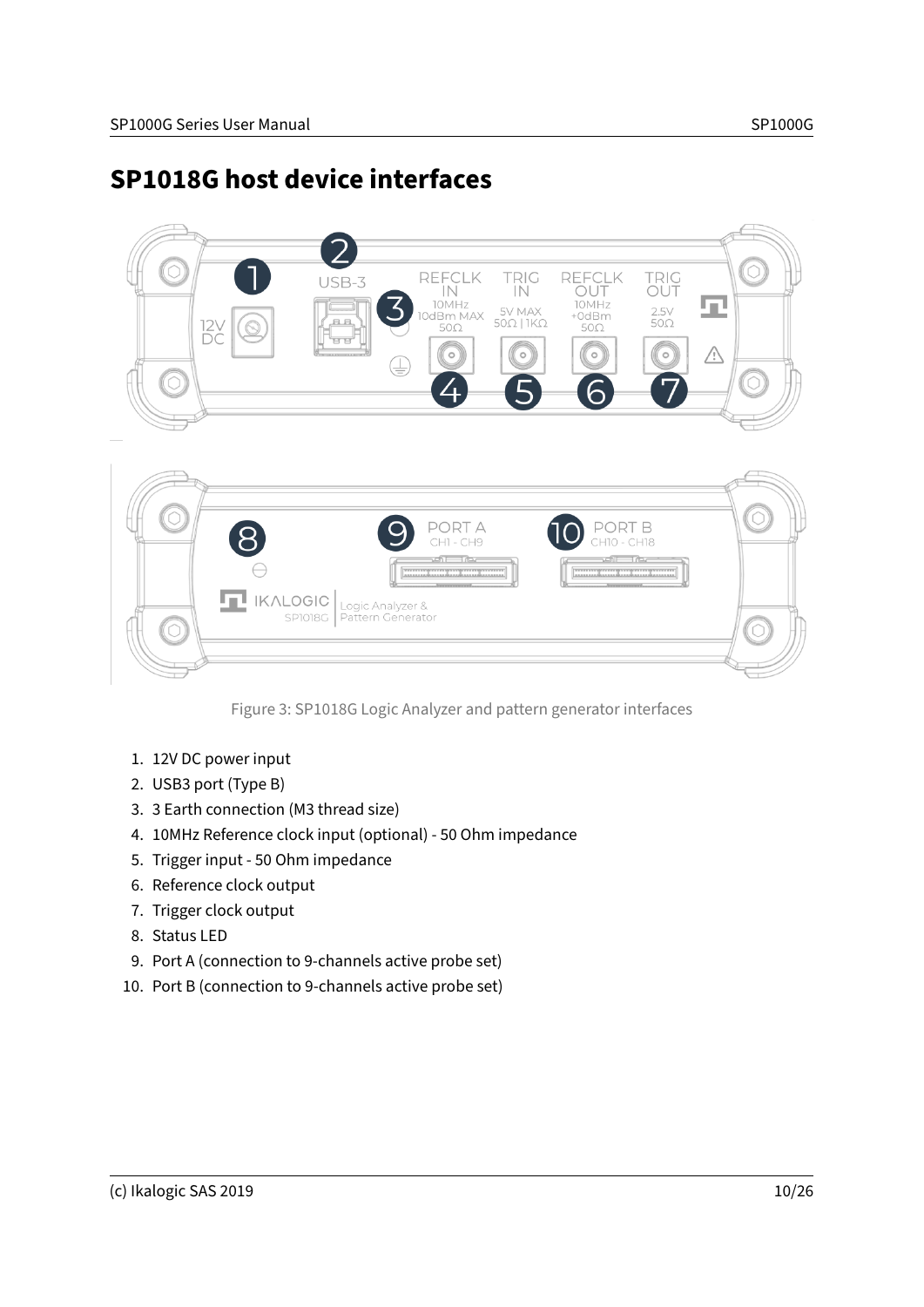### <span id="page-10-0"></span>**Active probe set interfaces**



Figure 4: SP1000G Series Active probe interfaces

- 1. Connection to host device
- 2. Status LED
- 3. Connection to device under test (9 measurement channels + individual GND connections per channel)

## <span id="page-10-1"></span>**Principle of operation**

SP1000G Series logic analyzers connect to a computer via a USB-3 cable. A free software - called ScanaStudio - is used to configure the device, display captured signals, build patterns and control the pattern generator. The software can also be used to further analyze the captured samples by decoding protocols like I2C, SPI or UART. A versatile scripting system allows sophisticated features and add-ons.

It is highly recommended to download the software to familirize with all its various features. A demonstration mode allows the user to simulate full device operation without connecting a physical SP1000G device to the computer.

### <span id="page-10-2"></span>**Embedded memory vs streaming**

USB based logic analyzers (ones that don't have a display and rely on a computer for that matter) usually operate according to one of two schemes: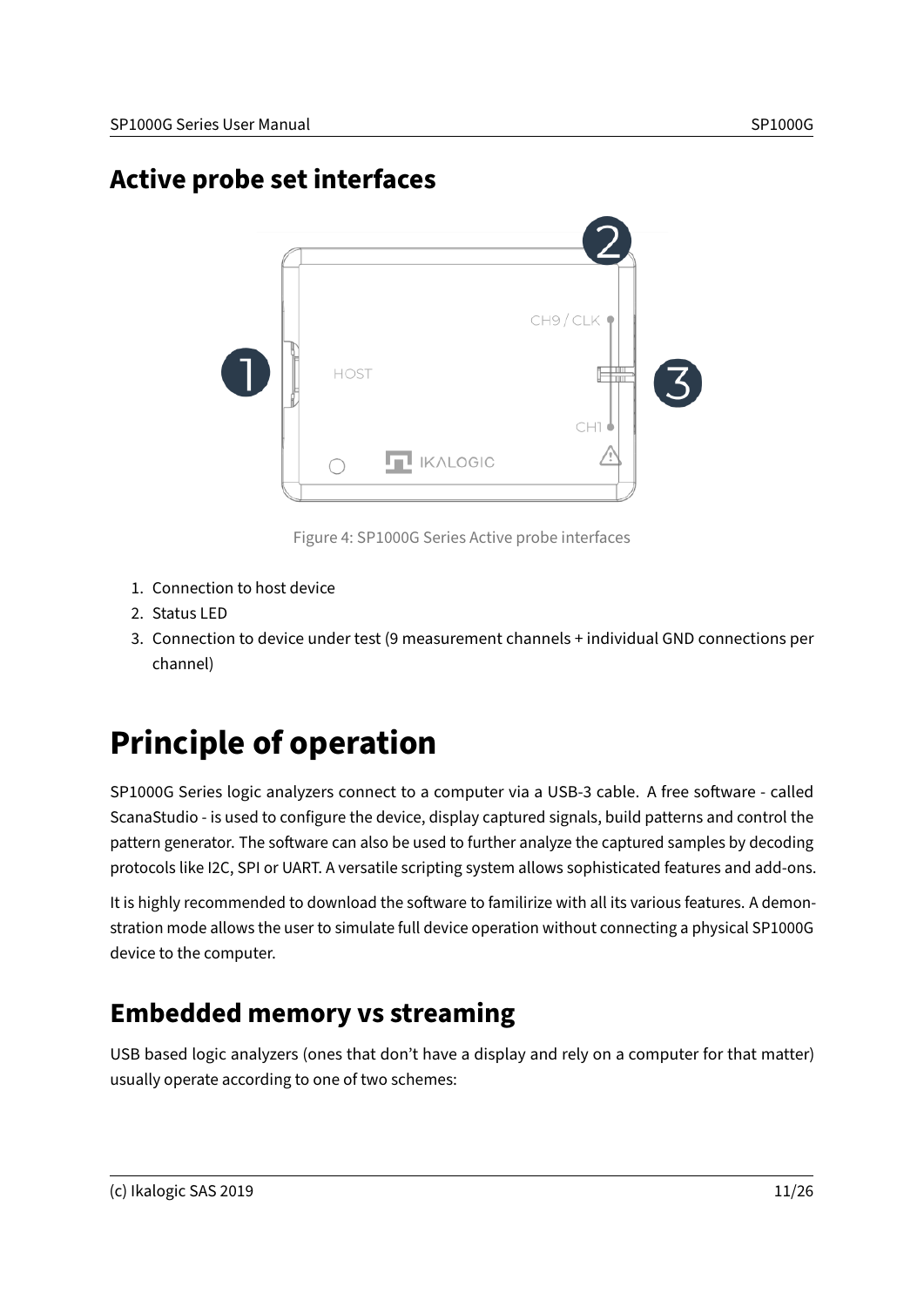- Using an **embedded memory** to store captured samples. Samples are later downloaded at a slower speed via the USB interface. This has the advantage of not being limited by USB transfer rate, but has the disadvantage of limited embedded memory.
- **Streaming** captured samples over the USB connection, at the maximum possible speed. While this offers the advantage of a virtually unlimited memory (only limited by host computer's memory), it has the disadvantage of limiting the sampling rate to USB's throughput.

SP1000G combines the advantages of both streaming and embedded memory techniques, while implementing novel compression algorithms, to optimize the usage of memory and bandwidth. Samples are analyzed and compressed before being stored in an embedded DDR-3 memory (4Gb, 8Gb, or 12Gb depending on the model). At the same time, a superspeed USB-3 interface transfers the data to the computer, effectively emptying the embedded memory and making more room for new samples. This results in a logic analyzer that can capture hours of logic signals activity on all channels at 1 GSPS, overcoming any bandwidth limitations related to the user's computer or USB interface.

### <span id="page-11-0"></span>**Clocking architecture**

SP1018G offers versatile clocking system to adapt to various measurement setups. The diagram below shows a simplified overview of the clocking architecture.





#### <span id="page-11-1"></span>Timebase

SP1000G Series offer a variety of clocking strategies and options. SP1000G can use as a timebase:

- Internal 10MHz clock (default operation)
- External 10MHz clock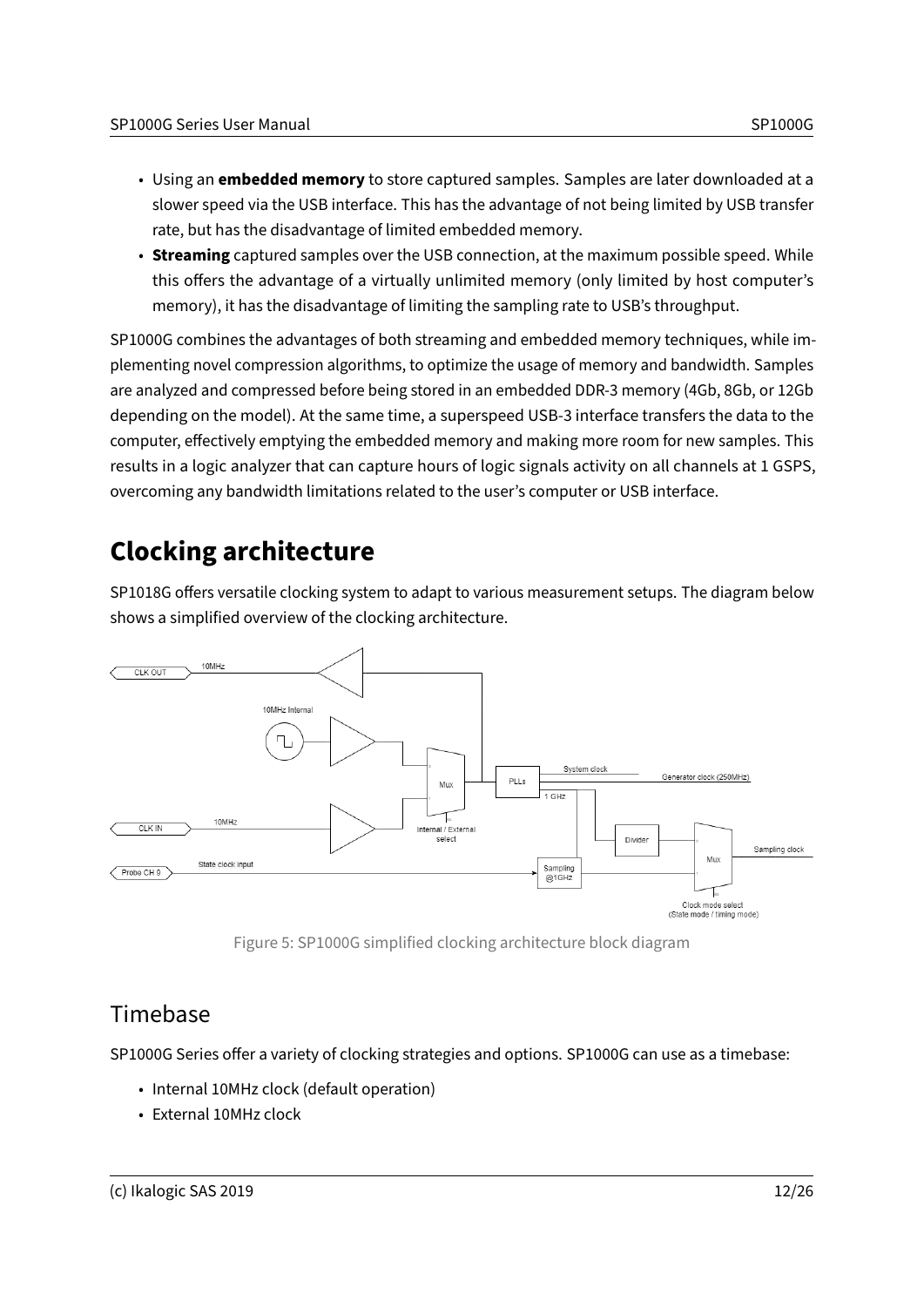In both cases, the 10MHz timebase is fed to an internal low jitter PLL that generates sampling frequency (for both capture and generator).

Additionally, SP1000G will constantly output a 10MHz timebase on SMA connector.

Please see [interfaces](#page-8-2) chapter for more information about the specific SMA ports for connecting external clocks.

#### <span id="page-12-0"></span>State mode

SP1000G allows the 9th channel of each active probe (group of 9 channels) to be used as a state mode clock input. (For example, the SP1018G, which has 18 channels, have two state mode clock inputs). Only one state mode input can be used in the same time.

#### <span id="page-12-3"></span><span id="page-12-1"></span>Continuous output clock

SP1018G can be used to generate arbitrary pattern. Those patterns can be loaded and generated as chunks, with interruptions between two chunks. Those interruptions can be problematic for clock signals (in case they are feeding a PLL, a micro-controller, or other sensitive application). For that particular reason, each active probe set in SP1000G offer a continuous output clock option. This special channel can either be used as any other channel, or it can be used to output a continuous clock. By saying continuous, it is implied that the clock is not interrupted between chunks.

#### <span id="page-12-2"></span>**Versatile trigger system**

SP1000G offers a variety of triggering options, ranging from simple edge trigger, to complex protocol based triggering. An external trigger input can be fed to the device. Additionally, SP1000G can generate a trigger output pulse to synchronize other instruments.

SP1000G trigger system is composed of two well proven FlexiTrig®trigger engines, each FlexiTrig engine can be used in one of those modes:

- Edge trigger
- Pulse trigger (with minimum and maximum pulse width)
- Timed logic sequence
- Protocol based trigger (e.g. I2C bus address or serial UART character)
- External trigger source

Furthermore, the two trigger engines (called A and B hereafter) can be cascaded in one of the following modes: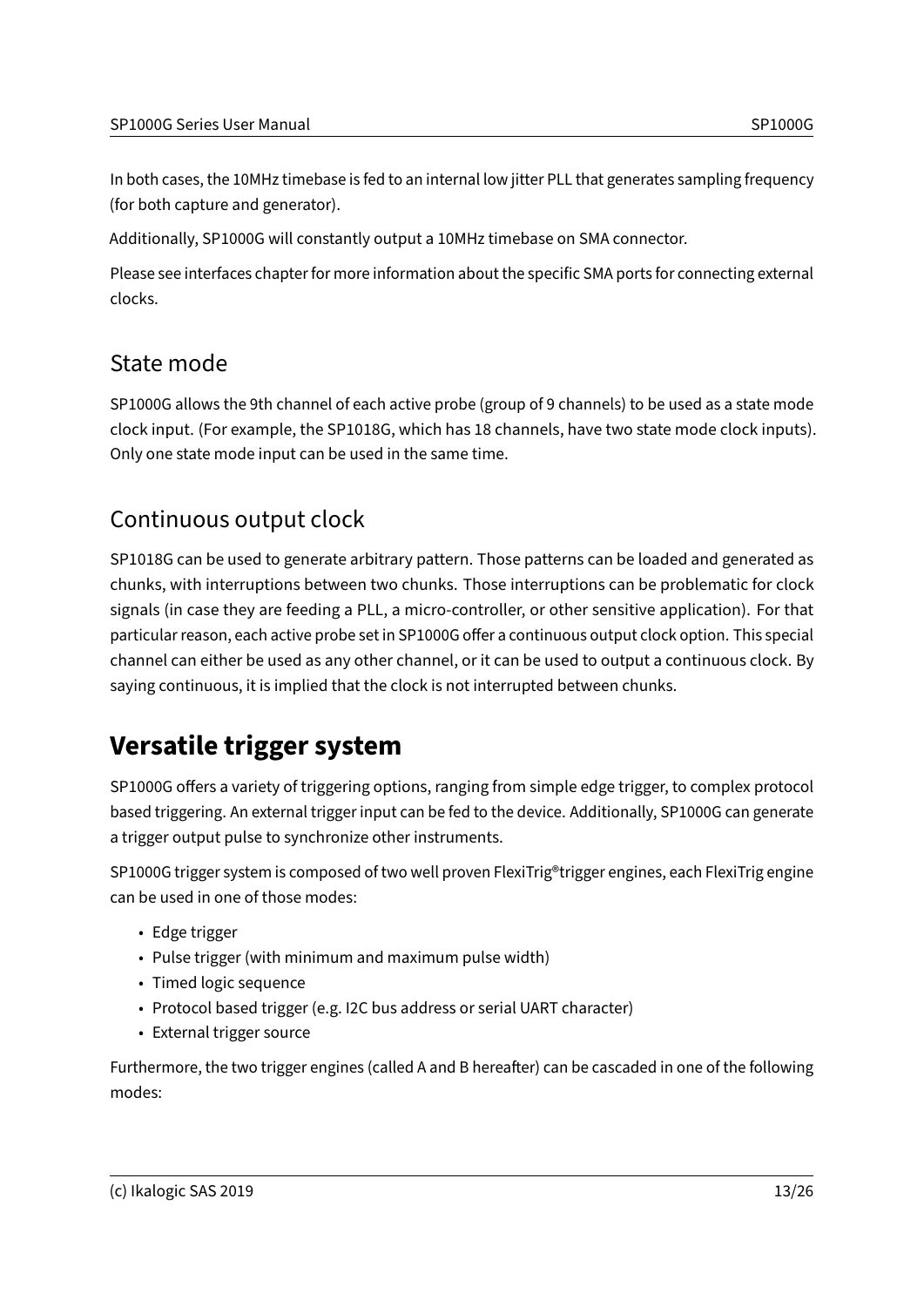- A then B (Wait until A triggers then arm B trigger engine)
- B then A
- A and B (Trigger engines A and B must trigger, but in any order)
- A or B (whoever triggers first)

Finally, an external trigger output is always active, in all modes and generates a trigger pulse whenever a trigger condition is met and a capture starts. Signal specifications for External trigger input and output are detailed in the following section.

#### <span id="page-13-0"></span>External trigger OUT specifications



Figure 6: External trigger OUT timings

There is an internal data path delay before external signals reach internal trigger engine and go through internal state machines (T0). When trigger event occurs, a 10ms pulse is generated on the Trig Out port (T2 = 10ms). This port has a 50 Ωseries impedance allowing easy interfacing to 50 Ωinput devices. This can be used to synchronise the capture with other equipment like an oscilloscope. Polarity of the trigger can be set in software (rising or falling edge). There is also a delay (T1) between internal trigger detection and Trig Out assertion on SMA port. Therefore, the total time for an external event to generate a Trigger OUT pulse is T0+T1.

The timings below have been measured at 1GHz sampling rate: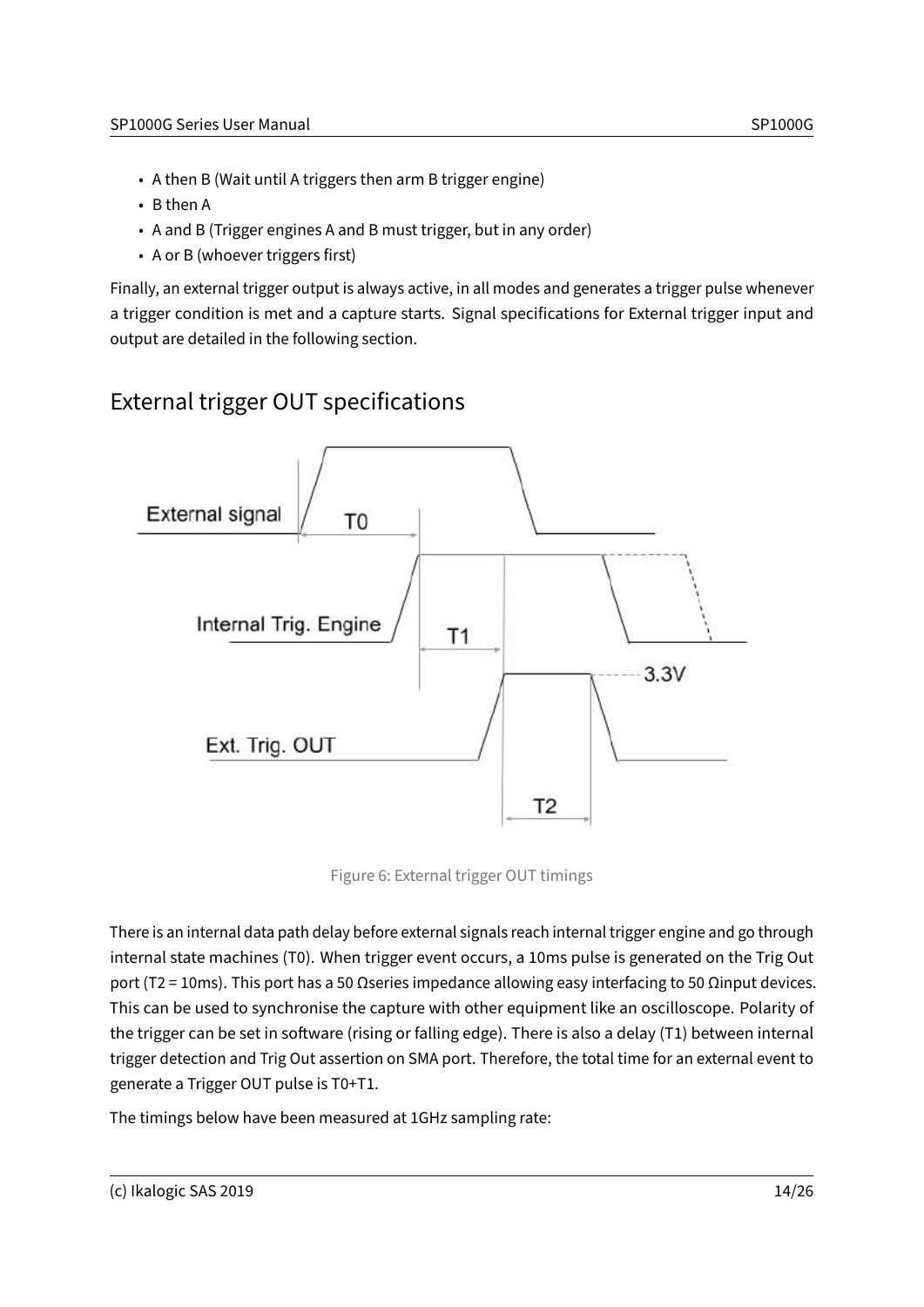| Parameter Value |                 |
|-----------------|-----------------|
| T0              | 150 ns $+$ 1 ns |
| T1              | 20 ns $+$ 4ns   |
| T2              | $10ms + 4ns$    |

#### <span id="page-14-0"></span>External trigger IN specifications





The Trig In port allows to start acquisition on an external event generated by another instrument. The minimum pulse width (T1) is 2ns. Polarity can be set in software, as well as the logic-high threshold (1.0V by default, adjustable from 0.0V to 2.5V). The input impedance is also software selectable (100k Ωor 50 Ω). T2, the time between external trigger in active edge and internal trigger engine assertion is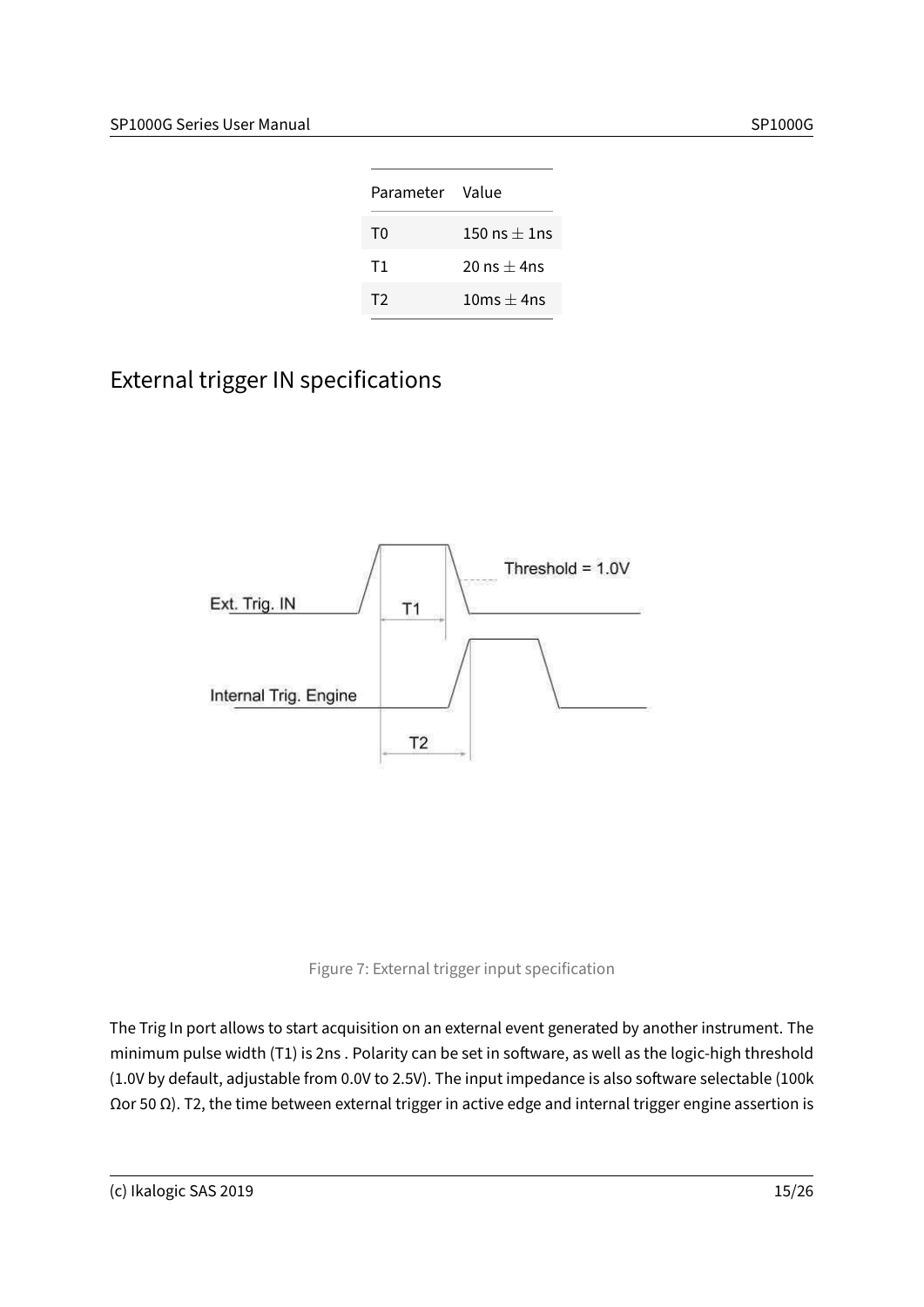150ns (measured when sampling rate is set 1GHz).

#### <span id="page-15-0"></span>**Active probes**

Actives probes are used to interface the device under test and main SP1000G host device. The active probes are independent units that can be detached from the system and replaced. It's important to note that the active probe defines the exact input/out characteristics, as well as the bandwidth limit of the digital signals being sampled.

SP1018G series come with 2 or more active probes (standard active probes). Custom probes for specific applications can be designed upon request (e.g. Active probes with RS485, CAN, LIN or other industrial interfaces).

#### <span id="page-15-1"></span>Equivalent schematic of 1 channel (standard active probe)

The standard active probe has full capture and generation capabilities. The following bloc diagram shows a simplified architecture for 1 channel.



Figure 8: active probe simplified diagram

### <span id="page-15-2"></span>**What's in the box**

SP1000G series is shipped with the following items: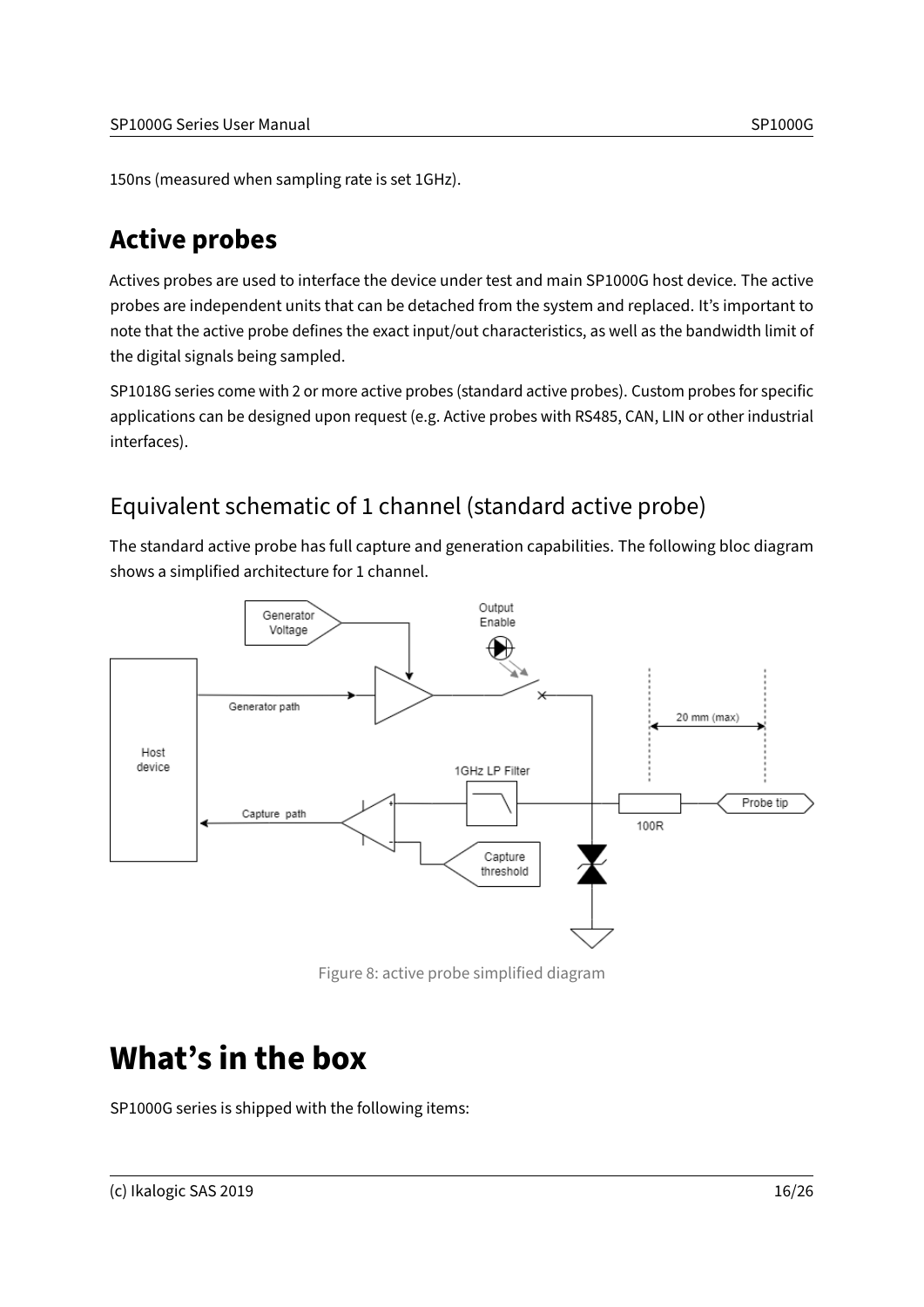- 1. SP1000G host device
- 2. USB 3 cable
- 3. Power supply
- 4. SMA anti-dust covers
- 5. Active probe sets
- 6. Probes terminations
- 7. Probe to host-device harness.

## <span id="page-16-0"></span>**Unpacking and first usage**

We recommend the user to start by identifying all the different components that are provided. To turn ON the SP1000G device, connect it to to a power source using the provided power supply and to a free USB-3 port of your computer using the provided USB cable<sup>[4](#page-16-3)</sup>. The LED should glow according to the table in the "Status LEDs behavior" section. To switch off the device, simply disconnect the power and USB cables.

### <span id="page-16-1"></span>**Host status LEDs behavior**

Status led can be in one of 3 states:

| Status LED           | Meaning                                                                       |
|----------------------|-------------------------------------------------------------------------------|
| Red fix              | Device is booting (this should last approx 15 seconds after being powered up) |
| Green fix            | Device ready.                                                                 |
| Fushia               | Waiting for trigger.                                                          |
| <b>Blue blinking</b> | Capturing signals.                                                            |
| Red blinking         | Device hardware fault.                                                        |

#### <span id="page-16-2"></span>**Active probe LED behavior**

<span id="page-16-3"></span><sup>4</sup>Do not connect SP1000G device to anything else than a computer's USB port. Never connect the SP1018G to a USB charging adaptor.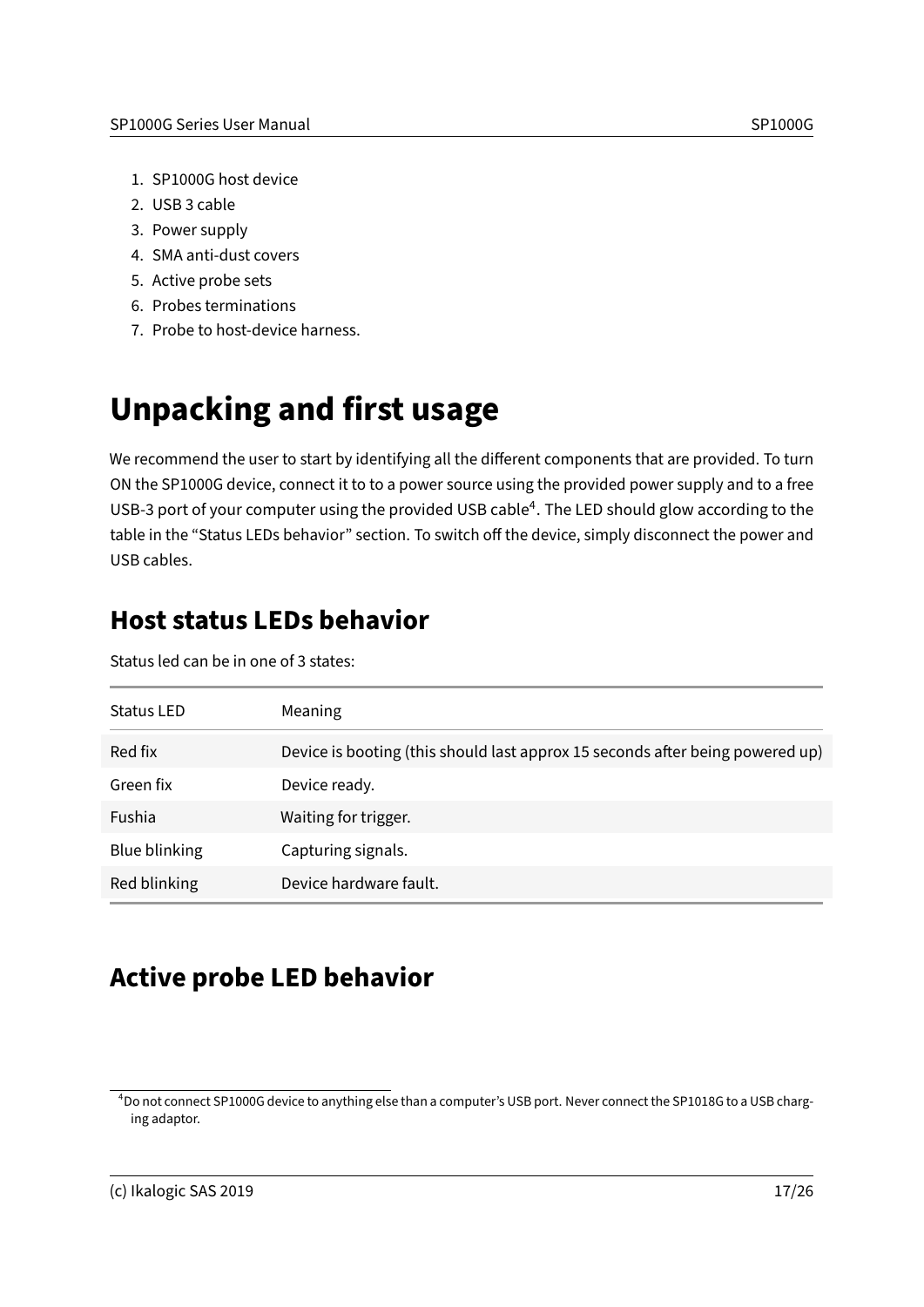| <b>Status LED</b> | Meaning                                           |
|-------------------|---------------------------------------------------|
| Green fix         | Probe powered up.                                 |
| Green blinking    | Logic activity detected on one ore more channels. |
| Red blinking      | Hardware fault.                                   |

### <span id="page-17-0"></span>**Software Quick Start guide**

Start by downloading the latest version of ScanaStudio software www.ikalogic.com and following instructions to install both software and provided drivers. It is recommended to restart your computer after the software and drivers have been installed.

Once the software is installed, run it, and create a new workspace by selecting SP10xxG as the device type. (replacing xx with the correct model depending on your device).

**Note**: if at this point the device is not recognized by your computer, the ScanaStudio workspace is created as a demo workspace, please follow these steps:

- Ensure the device is connected to a functionnal USB-3 port. A USB-2 port is not supported.
- Try switching to another machine if one is available.
- If all of the above fails, please contact Ikalogic support.

### <span id="page-17-1"></span>**Capturing your first signal**

To capture your first logic signals, please follow these steps:

- 1. Connect the device via USB-3 and to provided power plug.
- 2. Launch ScanaStudio and create a workspace.
- 3. Connect the probes to your signals source.
- 4. Ensure at least oneground probe is connected to the ground of your system being tested.
- 5. Hit the start button in ScanaStudio and wait until signals are captured and displayed on the screen.

You can adjust the capture duration by adjusting the number of samples in the device configuration tab.

### <span id="page-17-2"></span>**Mechanical data**

All SP1000G series host devices casing are manufactured from extruded aluminum, able to withstand heavy duty usage in various harsh environments.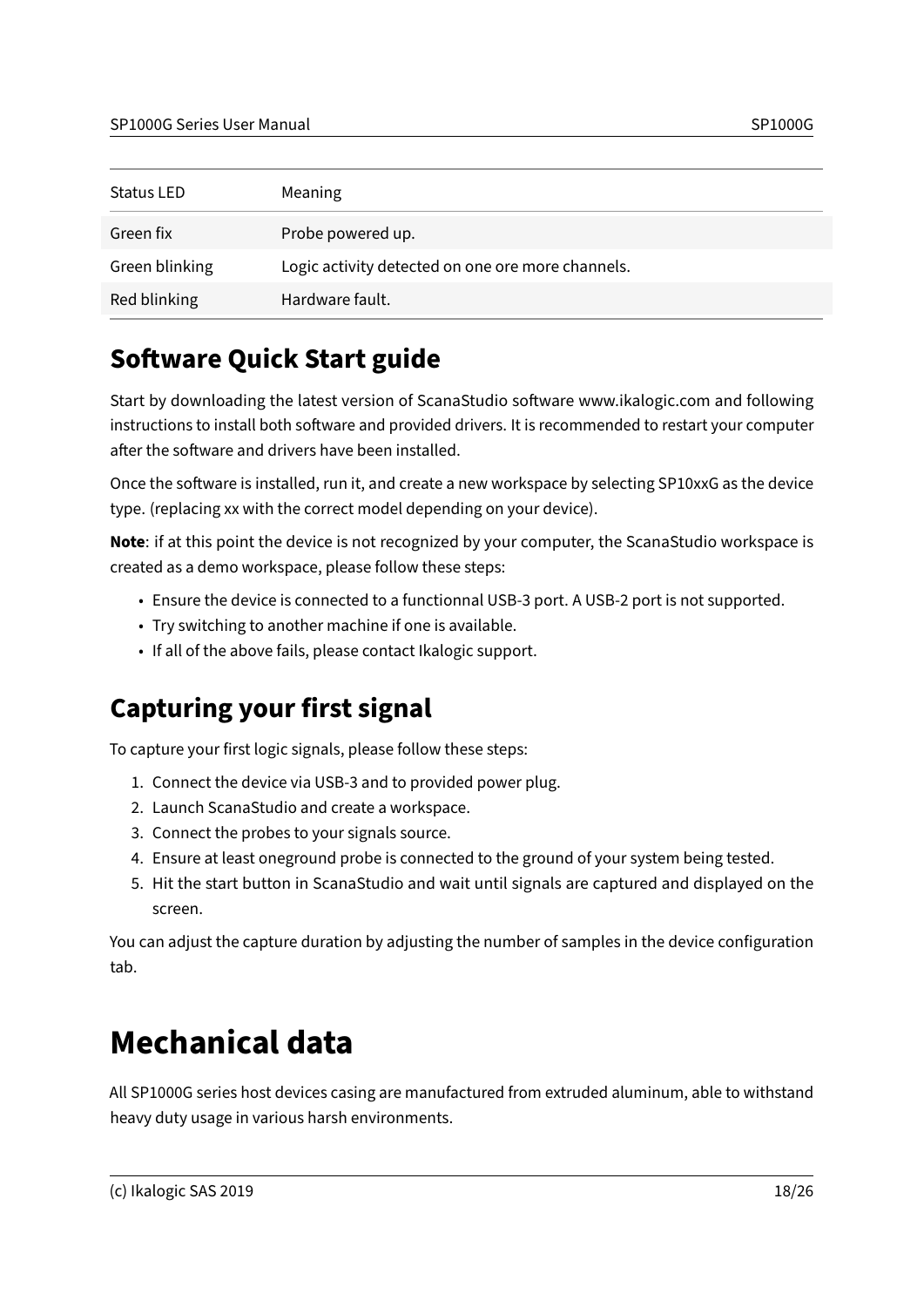#### <span id="page-18-0"></span>**Host device model SP1018G**

Weight: 500 gm  $\pm$  10 gm





Figure 9: SP1018G Host device dimensions (mm)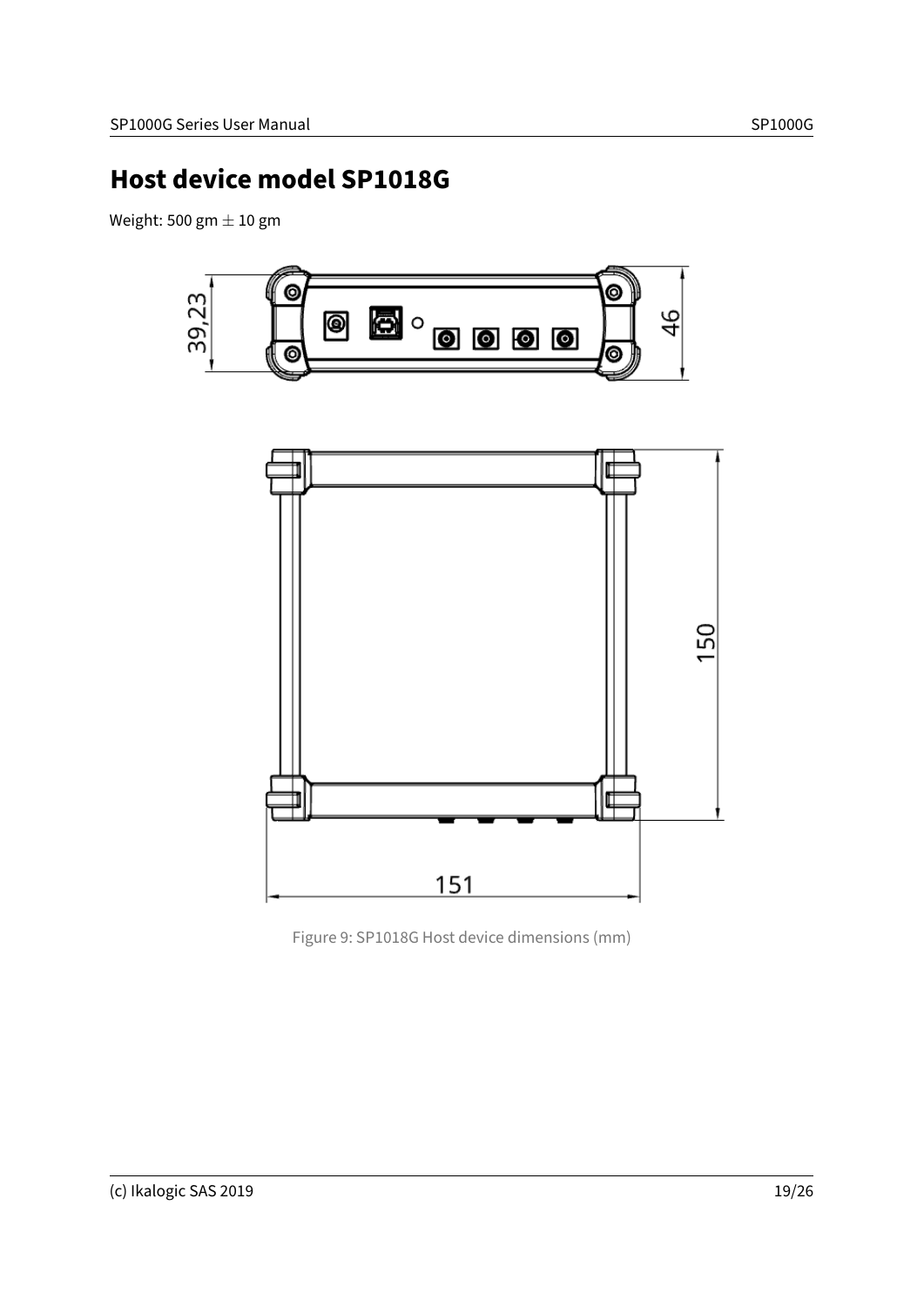### <span id="page-19-0"></span>**Active probe set**

Weight: 40 gm  $\pm$  1 gm



Figure 10: Active probe set dimensions (mm)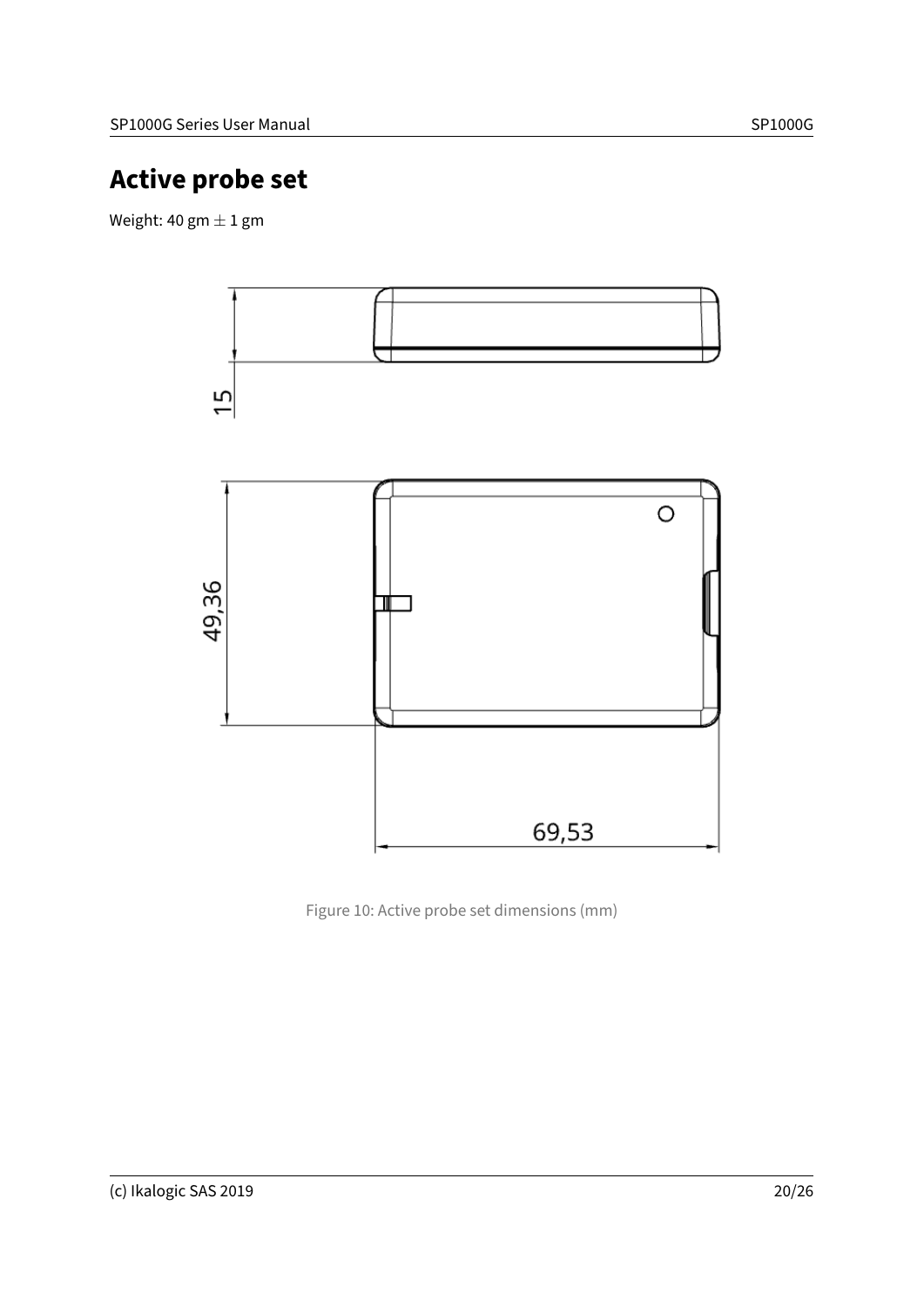### <span id="page-20-0"></span>**Probes terminations**

Probes termination cables are made of 24AWG flexible wire pairs (GND + signal).

All GND wires are black colored, and signal wires are red colored. Every signal wire has a white marking tube with the channel number (e.g. "1") and a colored sticker on the probe tip.



Figure 11: SP1000G probes terminations dimensions (mm)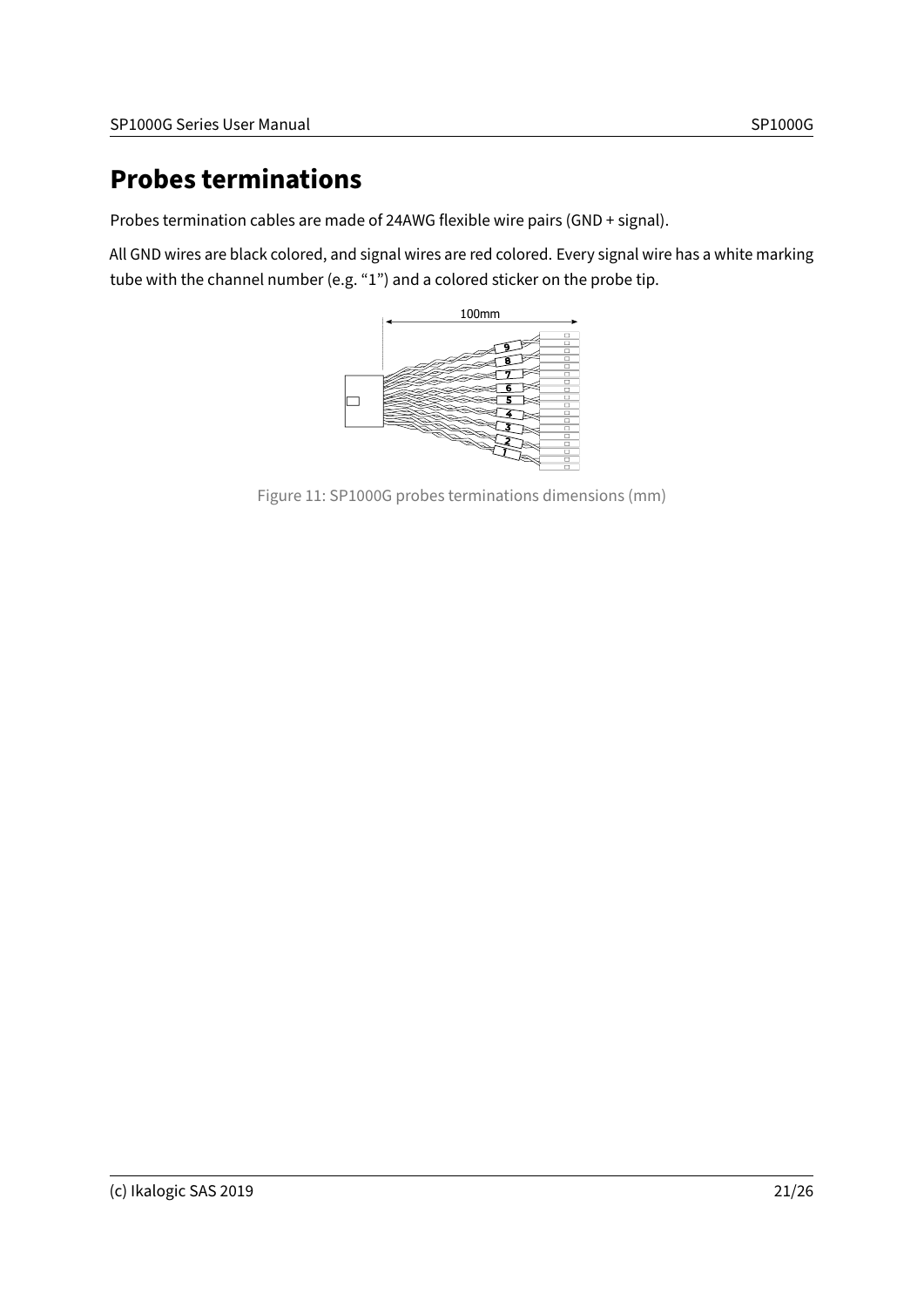### <span id="page-21-0"></span>**Software technical requirements**

Download ScanaStudio software on www.ikalogic.com so you can use your device on your favorite platform. SP1000G and ScanaStudio were tested to supports the following platforms:

- Windows 7/8/10
- Mac OS support expected in June 2020
- <span id="page-21-4"></span>• Ubuntu support expected in June 2020

### <span id="page-21-1"></span>**Ordering information**

All devices in SP1000G series offer similar functionalities, the only difference between different versions in the SP1000G family is the number of channels and embedded memory buffer. Currently, only SP1018G is available, but this table will be updated as we release new devices.

|                   |                                                        |    | <b>Total Embedded</b> |
|-------------------|--------------------------------------------------------|----|-----------------------|
| Product reference | Number of active probes sets  Total number of Channels |    | memory (Gb)           |
| SP1018G           |                                                        | 18 |                       |

For purchasing, please check for nearest distributor on www.ikalogic.com or contact us for any inquiry at contact@ikalogic.com.

# <span id="page-21-2"></span>**Accessories, maintenance and customer support**

Accessories and maintenance services (probes replacement) are available on our website: www.ikalogic.com or by contacting customer support (support@ikalogic.com).

## <span id="page-21-3"></span>**Certifications and regulations**

This device complies with the following applicable European Directives: Electromagnetic Compatibility (EMC) Directive 2004/108/EC, Low-Voltage Directive 2006/95/EC, IEC 61326-2.

This device complies with part 15 of the FCC Rules. Operation is subject to the following two conditions: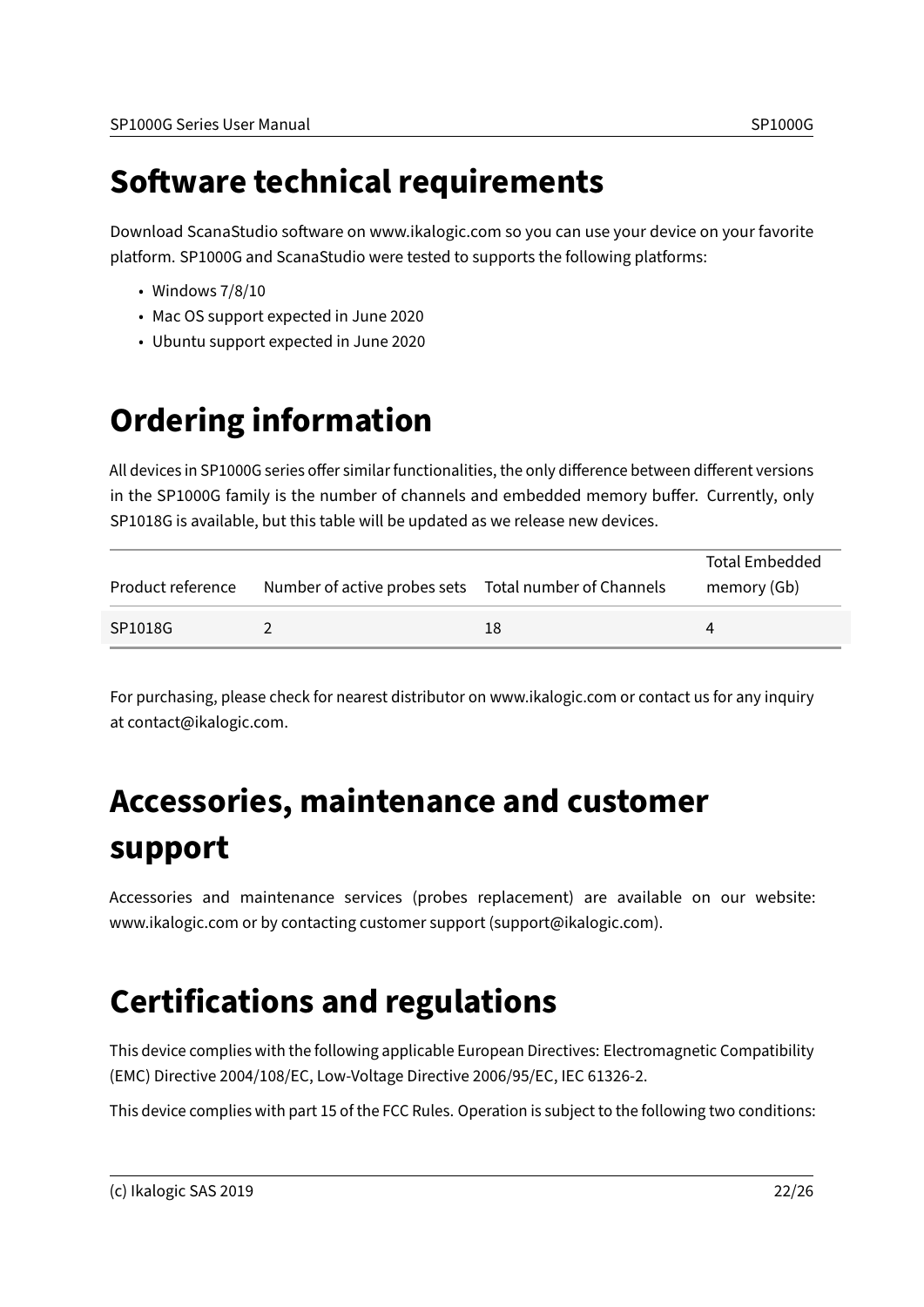(1) This device may not cause harmful interference, and (2) this device must accept any interference received, including interference that may cause undesired operation.

#### **CAN ICES-3 (B) / NMB-3 (B)**

RoHS Compliant 2011/65/EC. This device does not contain any of the substances in excess of the maximum concentration values ("MCVs") defined in the EU RoHS Directive.

**NOTE**: This equipment has been tested and found to comply with the limits for a Class B digital device, pursuant to part 15 of the FCC Rules. These limits are designed to provide reasonable protection against harmful interference in a residential installation. This equipment generates uses and can radiate radio frequency energy and, if not installed and used in accordance with the instructions, may cause harmful interference to radio communications. However, there is no guarantee that interference will not occur in a particular installation. If this equipment does cause harmful interference to radio or television reception which can be determined by turning the equipment off and on, the user is encouraged to try to correct the interference by one or more of the following measures:

- Reorient or relocate the receiving antenna.
- Increase the separation between the equipment and receiver.
- Connect the equipment into an outlet on a circuit different from that to which the receiver is connected.
- Consult the dealer or an experienced radio/TV technician for help.

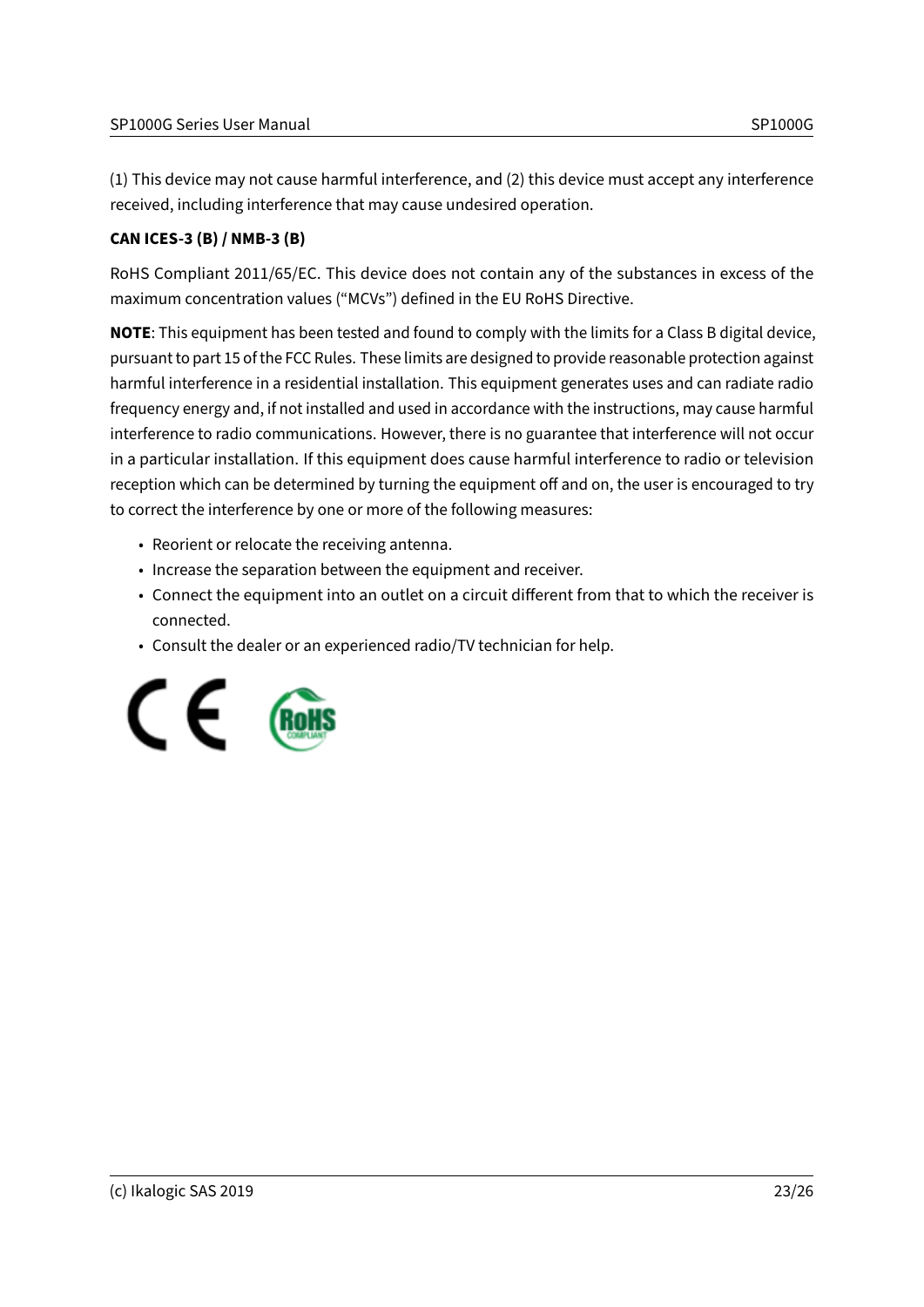### <span id="page-23-0"></span>**Safety information**

This product complies with safety standards IEC NF/EN 61010-1: 2010, IEC NF/EN 61010-2-030 and UL 61010-1: 2015 To prevent possible electrical shock, fire, personal injury, or damage to the product, read all safety information before you use the product. The following international symbols are used on the product and in this manual.

### <span id="page-23-1"></span>**Symbols definitions**



Figure 12: Risk of Danger. Important information. See Manual.



Figure 13: WEEE logo. This product complies with the WEEE Directive (2002/96/EC) marking requirements. The affixed label indicates that you must not discard this electrical/electronic product in domestic household waste. Product Category: With reference to the equipment types in the WEEE Directive Annex I, this product is classed as category 9 Do not dispose of this product as unsorted municipal waste.

# ( F

Figure 14: CE Logo. Conforms to European Union directives.

#### <span id="page-23-2"></span>**Important safety notes**

#### **Warning, to avoid electrical shock or fire**:

- Carefully read all instructions.
- Use the product only as specified, otherwise the protection supplied by the product can be compromised.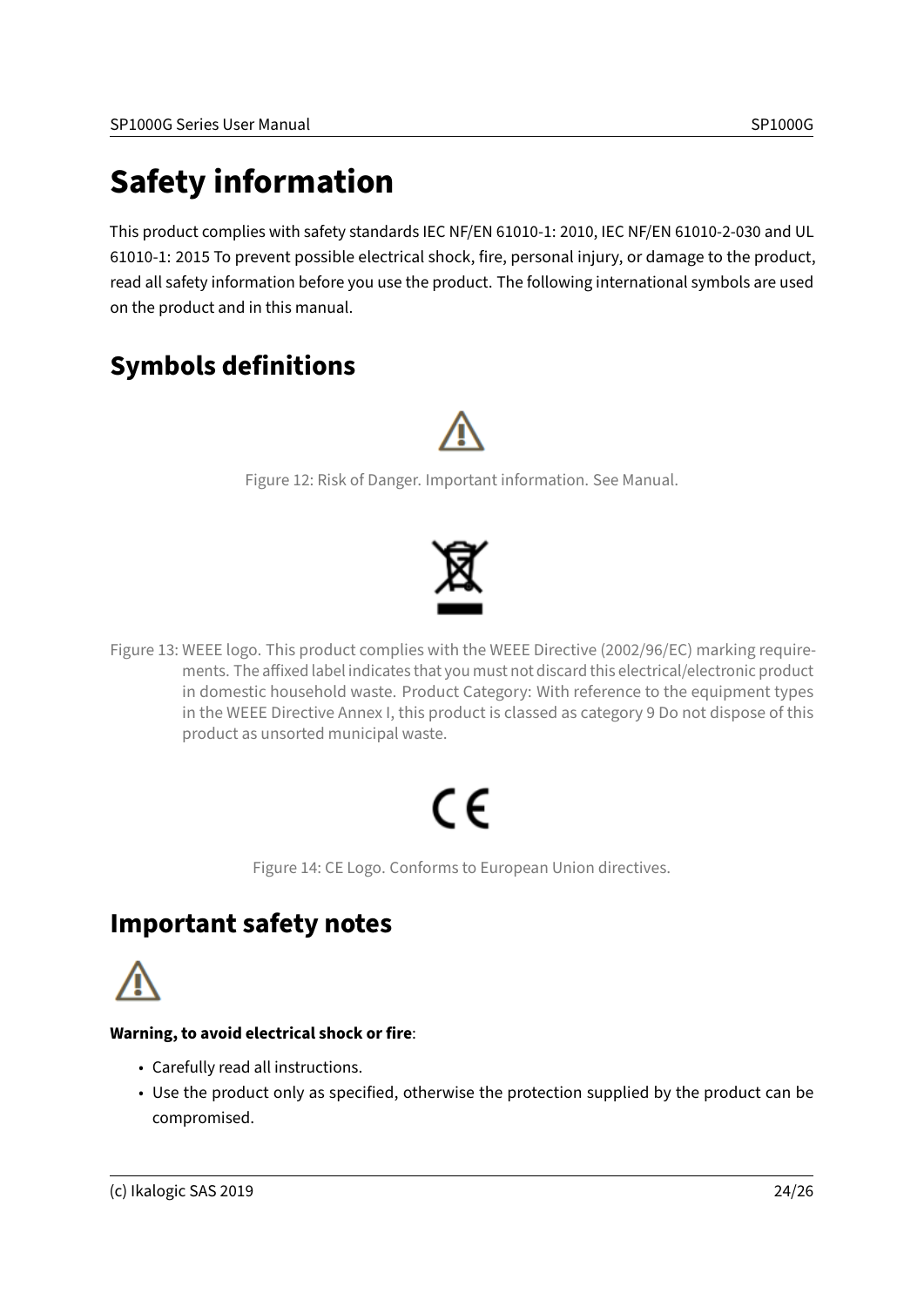- Do not use the product if it operates incorrectly.
- Before use, inspect device casing, probes, test leads and accessories for mechanical damage and replace if damaged.
- Never attempt to repair a defective device. Contact after-sale service.
- Do not use the product or its accessories in case of any damage.
- Remove all probes, test leads and accessories that are not in use.
- Never use the device for measuring mains circuits.
- Never use the device for measuring circuits which are not isolated from mains.
- Do not touch electrical wires with bare hands.
- Keep away from children's sight or from animals.
- Do not expose to water, heat or moisture.
- The device's ground connection through the USB cable is for measurement purposes only. The logic analyzer does not have a protective safety ground.
- Ensure there is no significant voltage between device ground and the point to which you intend to connect it.
- Do not apply more than the rated voltage (±25V), between the terminals or between each terminal and ground.
- Do not apply input voltages above the rating of the instrument (±25V).
- Measure a known voltage first to make sure that the product operates correctly.
- Do not work alone.
- Comply with local and national safety codes. Use personal protective equipment (approved rubber gloves, face protection, and flame resistant clothes) to prevent shock.
- Do not use the device in wet or damp conditions, or around explosive gas or vapor.
- Do not operate the product with covers removed or the case open. Hazardous voltage exposure is possible.
- Do not use in a system in which the failure of the product might result in personal injury.

### <span id="page-24-0"></span>**Limited warranty & limitation of liability**

Each Ikalogic product is warranted to be free from defects in material and workmanship under normal use and service. The warranty period is three years for the test tool and two year for its accessories. This warranty extends only to the original buyer or end-user customer of an Ikalogic authorized reseller, and does not apply to fuses, disposable batteries or to any product which, in Ikalogic's opinion, has been misused, altered, neglected or damaged by accident or abnormal conditions of operation or handling.

THIS WARRANTY IS BUYER'S SOLE AND EXCLUSIVE REMEDY AND IS IN LIEU OF ALL OTHER WARRANTIES,